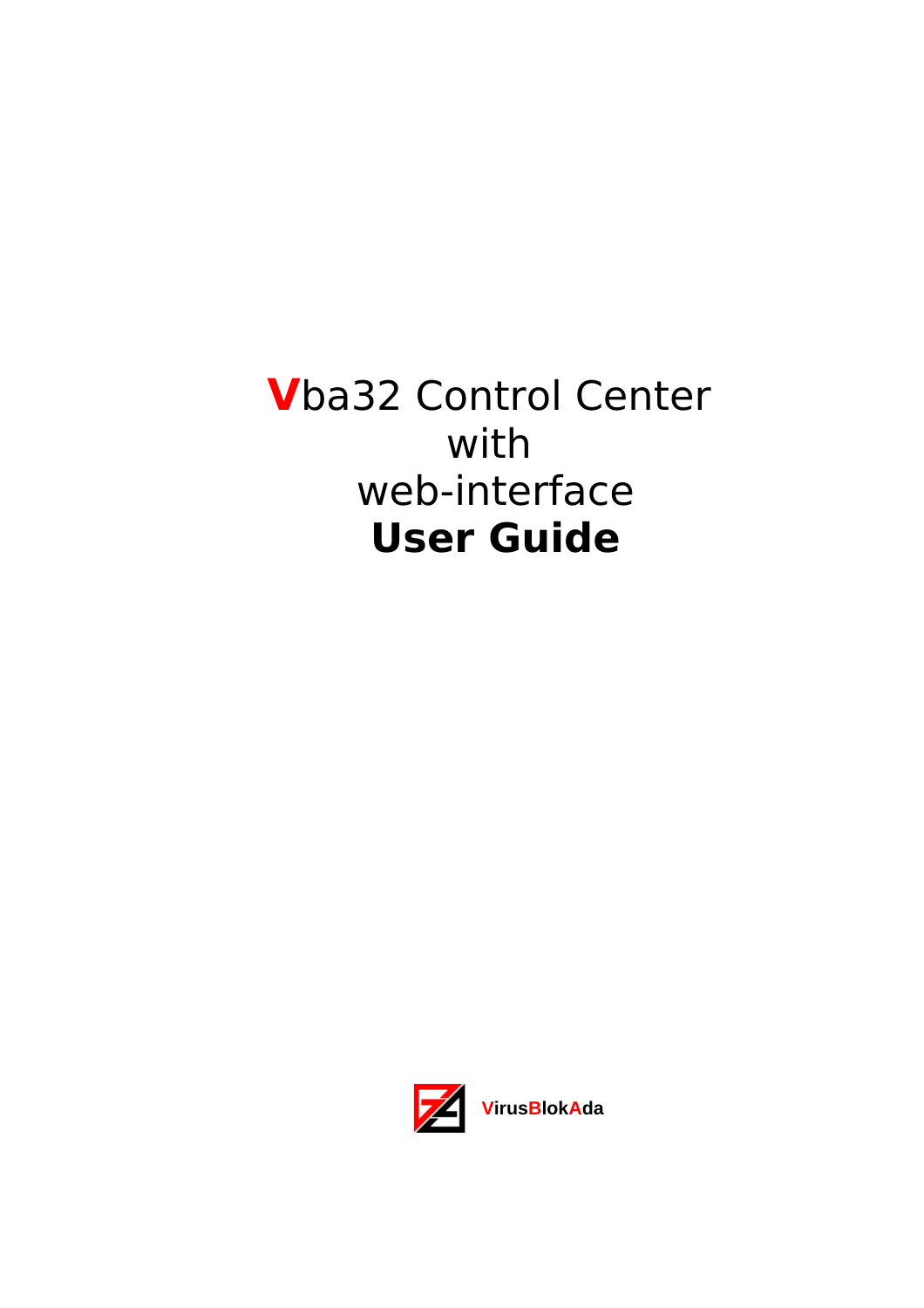Copyright © 2009 VirusBlokAda Ltd.

Documentation version: 1.1 (June, 2009)

All rights reserved. All contents, graphics and texts, in this documentation are the property of VirusBlokAda Ltd. No part of this documentation may be reproduced in any form or by any means, including online and offline publications, without written permission from VirusBlokAda Ltd.

Microsoft® and Windows® are registered trademarks of Microsoft Corporation.

All other company and product names may be trademarks of the respective companies with which they are associated.

#### **VirusBlokAda Ltd.**

Kalvarijskaja Str., 17, 611 220004 Minsk, Belarus Tel.: (+375 17) 226-62-85 - Sales department Tel.: (+375 17) 226-85-55 - Programming department E-mail: support-en@anti-virus.by

VirusBlokAda Ltd. may make improvements or changes in the product described in this documentation at any time. The latest version of the documentation is available on the developer's web-site:

[http://www.anti-virus.by](http://www.anti-virus.by/)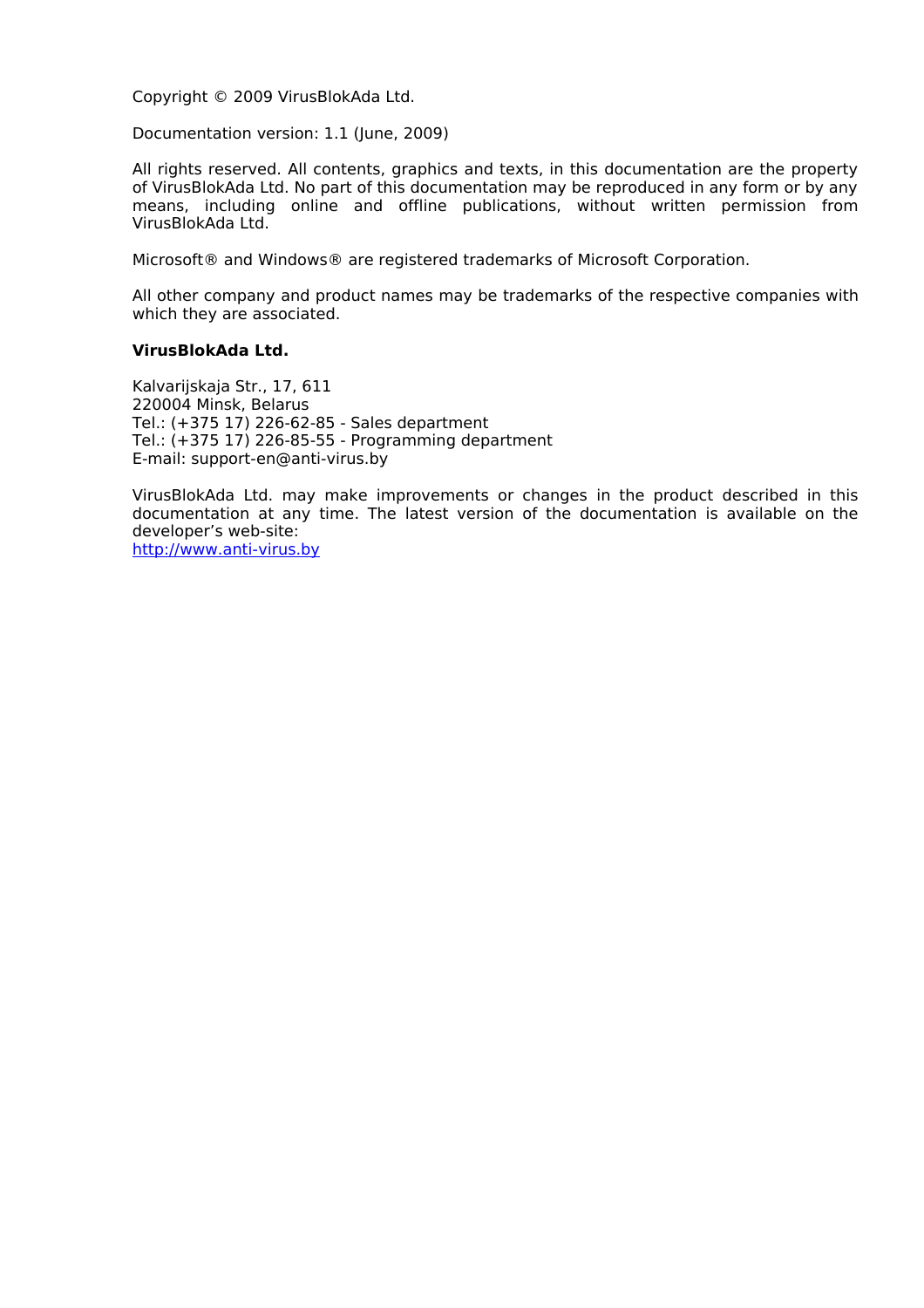## **Contents**

| 4.7 Establishing Multilevel Hierarchical System of Vba32 Control Centers30 |  |
|----------------------------------------------------------------------------|--|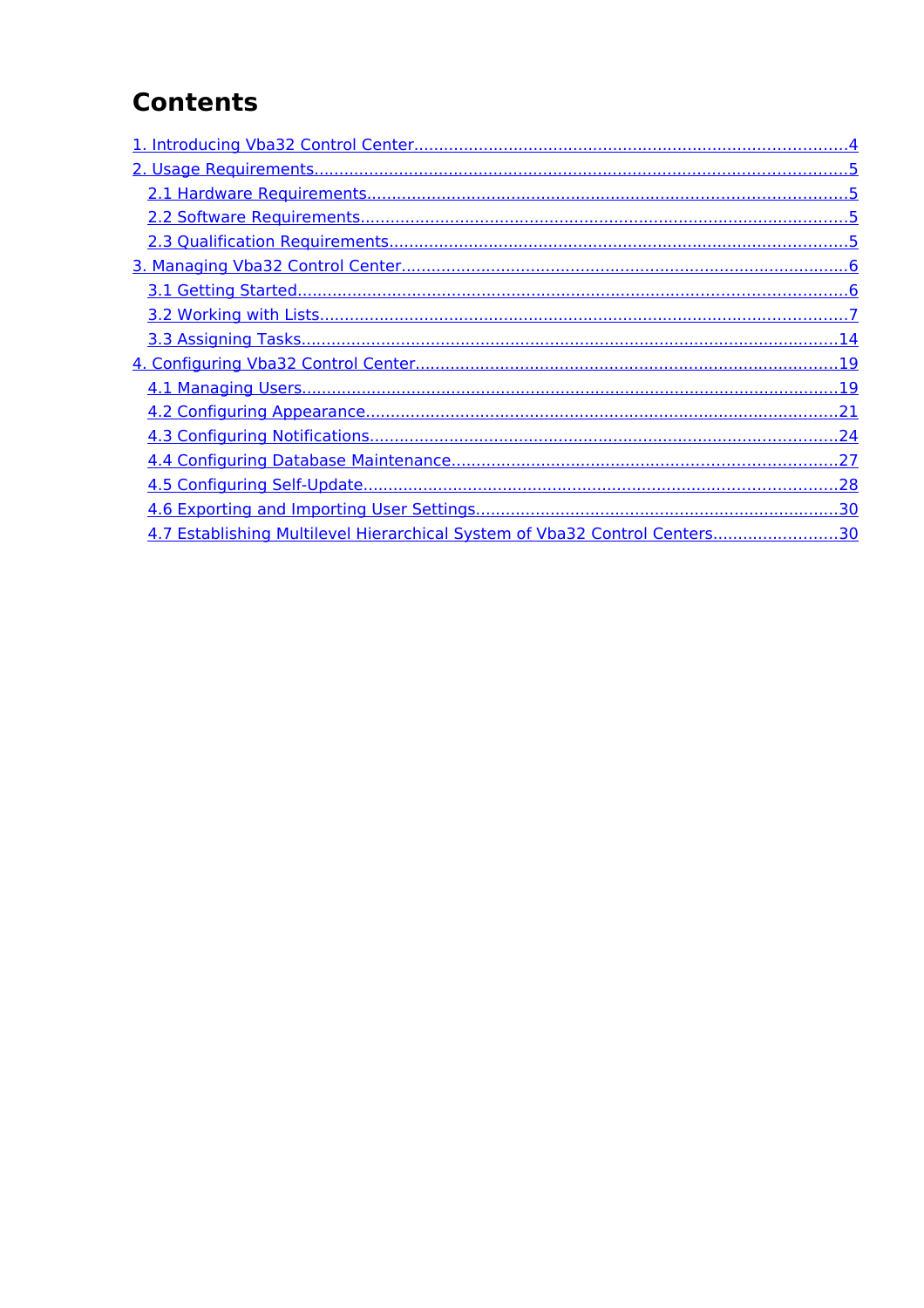## <span id="page-3-0"></span>**1. Introducing Vba32 Control Center**

Vba32 Control Center with web-interface is a product of VirusBlokAda Ltd. which allows establishing centralized management and gathering statistics of the Vba32 antivirus functioning at network workstations.

The product is the basic means to arrange a corporate antivirus protection system for medium and small business as well as for large companies with geographically distributed departments.

Vba32 Control Center is a client-server application consisting of a management part, a database, a web-interface (should be installed at antivirus protection server), and a client part – Remote administration agent that is included into the Vba32 antivirus.

Vba32 Control Center functionality provides the following:

- **managing** the Vba32 antivirus at workstations including configuring and selective enabling/disabling antivirus components;
- **gathering of information** on the Vba32 antivirus key events occurred at workstations including detection of malware as well as performing any actions on them; enabling/disabling antivirus components; update status, etc;
- **launching antivirus scanning** of a workstation by Vba32 Scanner;
- **permanent monitoring** as well as reporting of the Vba32 components state at workstations;
- **retrieving information** on the latest successful update, latest virus detection, version of the Vba32 antivirus installed at a workstation;
- **viewing statistics** of centralized antivirus protection system in the form of reports, tables, charts and diagrams;
- **retrieving additional information** on a workstation such as CPU frequency, RAM capacity, logged in user name;
- **retrieving list of processes** supplied with full paths to the executables;
- **launching the command line** at a workstation;
- **establishing hierarchical system** of the Vba32 Control Centers;
- **notifying specialists** responsible for computer protection of the events by e-mail, jabber and network messages.

Vba32 Control Center features are the following:

- **web-interface** allows managing Vba32 Control Center from any computer in the network;
- **no software** should be installed at operator's workstationonly a web-browser is needed (the program supports the most popular versions);
- **flexible** interface allows using "templates" as well as "themes", changing languages;
- **possibility to create** user's own color scheme for displaying events, own table filters, own tasks;
- **individual configuration** of the web-interface for every user;
- **export** of the event tables to Microsoft Excel;
- **import / export of user settings** to XML-file.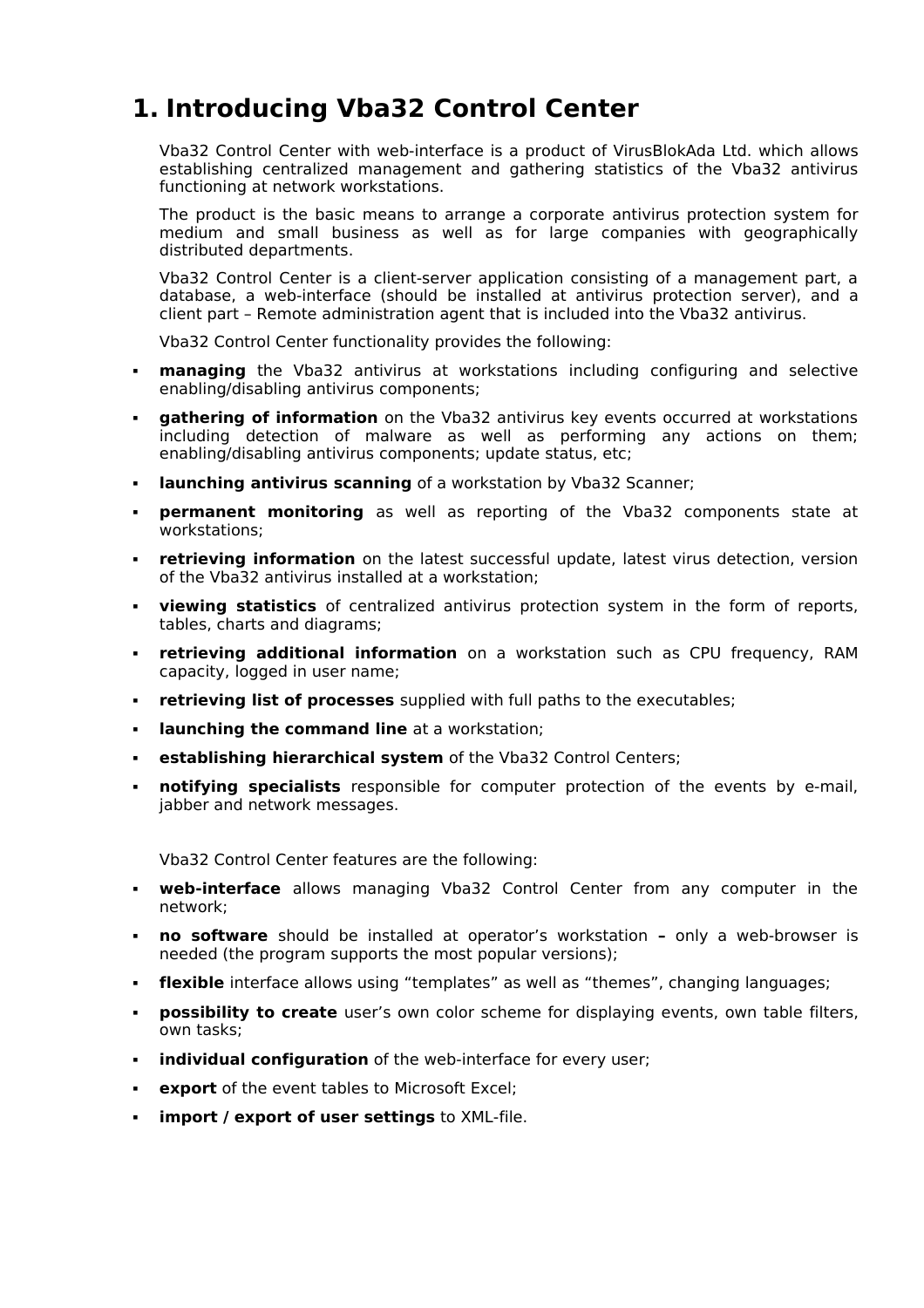## <span id="page-4-3"></span>**2. Usage Requirements**

## <span id="page-4-2"></span>**2.1 Hardware Requirements**

Vba32 Control Center is a server application consisting of several services. The components of Vba32 Control Center are supposed to be active round-the-clock. This will provide the most relevant information and first response in case of network threat. So it's recommended to install Vba32 Control Center at a computer that operates round-the-clock.

The minimum hardware requirements are the following:

- **CPU: Pentium III 1000 MHz:**
- $-1$  GB RAM;
- 200 MB of hard disk free space for the program and up to 1.5 GB for databases;
- **100 Mbit network card.**

## <span id="page-4-1"></span>**2.2 Software Requirements**

The following software should be installed at the computer where Vba32 Control Center is used:

- Operating system (OS): Windows XP Professional SP2 or greater, Windows Server 2003 SP1 or greater, Windows Server 2008 SP1 or greater, 32- and 64-bit (for the server ones only) versions of OS;
- Database management system (DBMS): Microsoft SQL Server 2000 SP4 or greater, MSDE 2000a;
- Web-server: Internet Information Services (IIS) 5, IIS 6, IIS 7;
- Microsoft .NET Framework 2.0 (for Windows XP and Windows Server 2003).

The following web-browsers are recommended to work with the Vba32 Control Center webinterface:

- Microsoft Internet Explorer 6, 7, 8 (IE7 or greater is recommended);
- Mozilla Firefox 3.

Correct functioning of all components when using other web-browsers isn't guaranteed.

## <span id="page-4-0"></span>**2.3 Qualification Requirements**

A specialist, who will operate Vba32 Control Center, should posses the following knowledge and skills:

- Basic knowledge of the Windows NT operating system functioning;
- Skills to work with the Window services, system log and NTFS file system;
- Basic knowledge of the network communication and TCP/IP protocol stack;
- Basic knowledge of the e-mail functioning;
- Basic knowledge of the Internet Information Services administration;
- **K**nowledge of the Microsoft SQL Server administration;
- Skills to work with the Vba32 antivirus.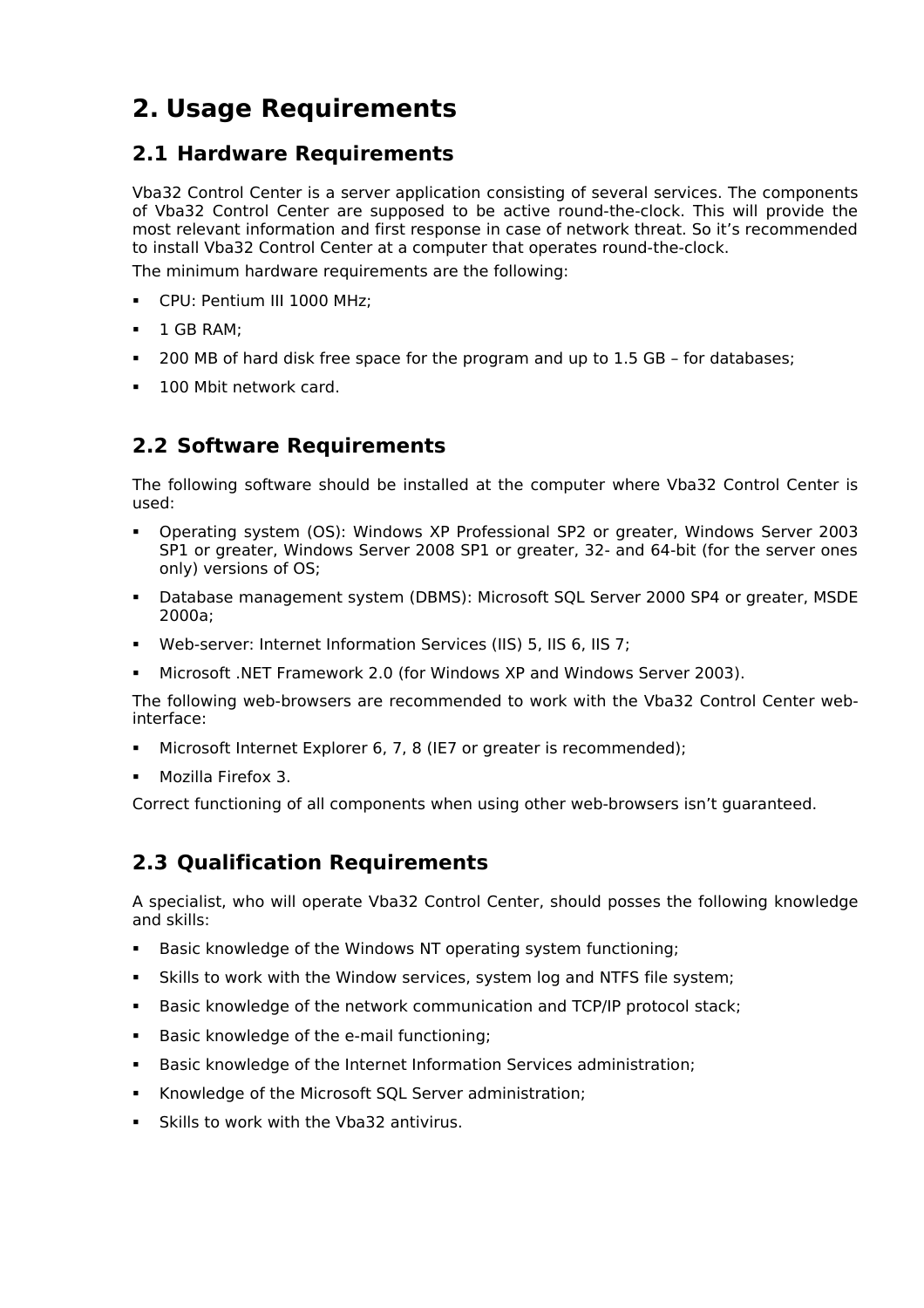## <span id="page-5-1"></span>**3. Managing Vba32 Control Center**

Two fundamentals of the Vba32 Control Center functioning are events and tasks.

Antivirus protected computers are displayed in Vba32 Control Center as registered. The agents installed at the registered computers send messages about key events occurred at workstations such as enabling/disabling antivirus protection, updating, detecting malware, etc. All messages are saved in the common event list; it's possible to configure administrator notifications when some kind of event is occurred.

If some actions regarding managing antivirus protection should be performed – for example, it's needed to configure Vba32 antivirus components, turn on/off them, start antivirus scanning – a computer can be assigned a task with further monitoring of its execution.

Vba32 Control Center provides with numerous additional features: retrieving detailed information on a workstation as well as on its antivirus protection state.

Event message response takes a minute at the most after it has been occurred. Efficiency of getting information on changing state of the key Vba32 components is a minute at the most.

## <span id="page-5-0"></span>**3.1 Getting Started**

The main control unit of Vba32 Control Center is the web-interface. To invoke it, run your web-browser and print the following in the address line:

#### **http://server/Vba32CCWebConsole/**

You should replace **server** with real computer name where the server part of Vba32 Control Center is installed.

The authentication page will be loaded. User login and password should be specified to access the web-interface.

Русский English

|          | Authentification |
|----------|------------------|
| Login    |                  |
| Password |                  |
|          | Log in           |

During the Vba32 Control Center installation the user with the following credentials is created:

Login: **admin**

Password: **1234qwer!**

You can use the credentials to access Vba32 Control Center first time. After successful login the main page of the web-interface is displayed.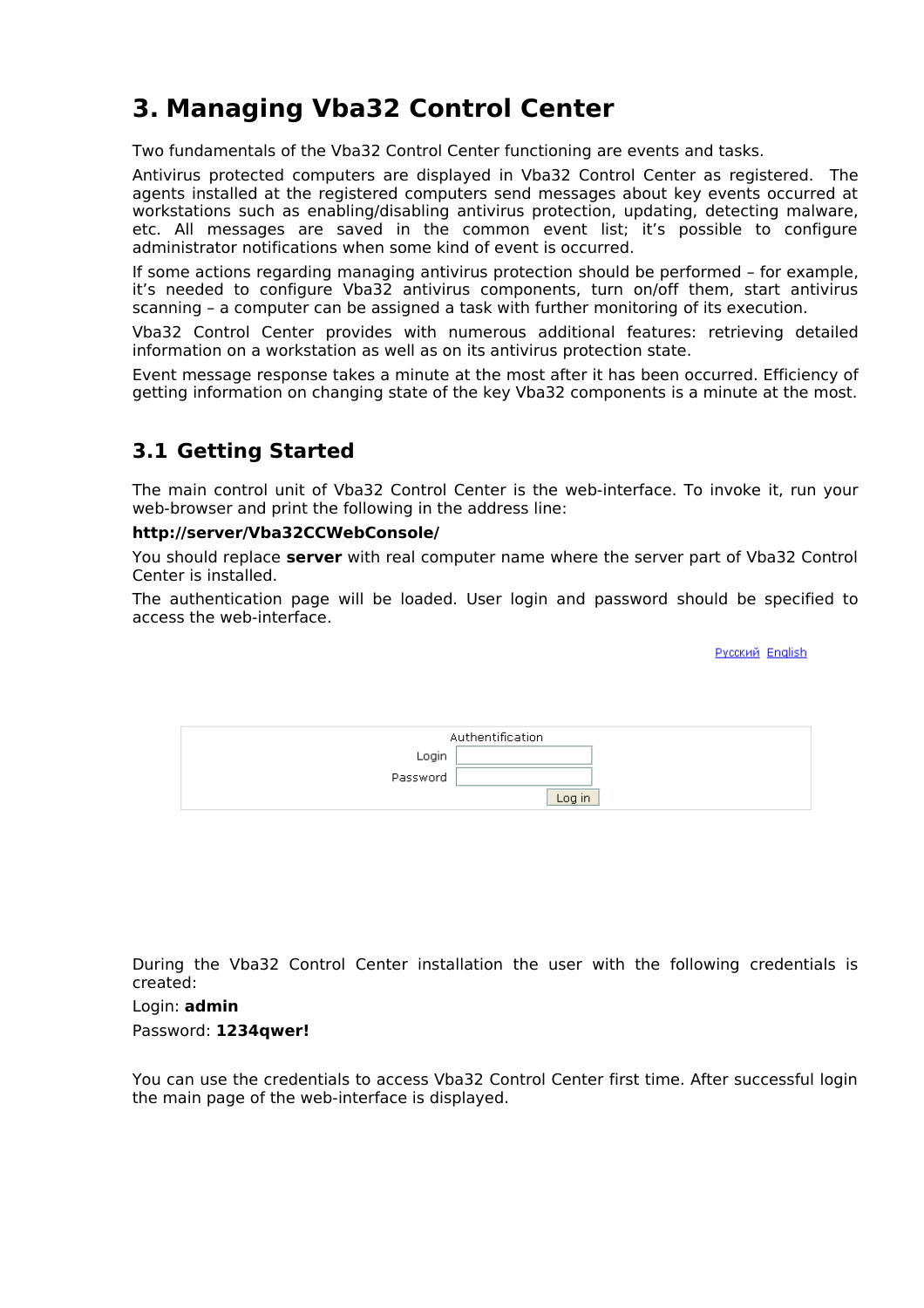| 国                    | <b>Vba32</b> Control Center                               |                     |               |  |
|----------------------|-----------------------------------------------------------|---------------------|---------------|--|
| Main.                |                                                           |                     | admin[Logout] |  |
| Main                 |                                                           | <b>Information</b>  |               |  |
| List                 |                                                           | Administrator       |               |  |
| <b>Computers</b>     | Login:                                                    | admin               |               |  |
| <b>Events</b>        | First name:                                               | Аццкий              |               |  |
| Tasks                | Surname:                                                  | Одмин               |               |  |
| <b>Components</b>    | Role:                                                     | Administrator       |               |  |
| <b>Processes</b>     | Latest login:                                             | 04.11.2009 13:45:09 |               |  |
| <b>Settings</b>      |                                                           | License key         |               |  |
| <b>Main</b>          | License number                                            |                     |               |  |
| <b>Additional</b>    |                                                           | 000000001           |               |  |
| Export/Import        | Customer name                                             | VirusBlokAda, Ltd.  |               |  |
| <b>Statistics</b>    | Key state                                                 | <b>Success</b>      |               |  |
| <b>Statistics</b>    | <b>Expiration date</b>                                    | 01.12.2009 21:59:59 |               |  |
| <b>Diagram</b>       | Computer limit                                            | 50                  |               |  |
| <b>Management</b>    | State of Vba32 Control Center services                    |                     |               |  |
| <b>Hisers</b>        | <b>Vba32 Notification Service</b>                         | ×                   |               |  |
| <b>Registration</b>  | Vba32 Periodical Maintenance Service                      |                     |               |  |
| <b>Maintenance</b>   | Vba32 Settings Service                                    |                     |               |  |
| <b>Notifications</b> | Vba32 Control Center                                      |                     |               |  |
| <b>Scanning</b>      | VbaTaskAssignment                                         | ×                   |               |  |
| <b>Update</b>        |                                                           |                     |               |  |
|                      | VbaUpdateService                                          | ✓                   |               |  |
|                      | Vba32 Control Center Web Interface, Version 3.12.4.5 alfa |                     |               |  |
|                      | Copyright (c) 2008-2009 VirusBlokAda Ltd.                 |                     |               |  |

The main page contains the information on the current web-interface user, database and state of the Vba32 Control Center services.

**Note:** After successful opening of the page it's recommended to bookmark its address in your web-browser

It's strongly recommended to change immediately the password of the admin account (see "Changing Private Information and Password") as well as create new users (see "Creating User") to work with the Vba32 Control Center web-interface.

## <span id="page-6-0"></span>**3.2 Working with Lists**

Your can explore through five lists provided by Vba32 Control Center: Computers, Events, Tasks, Components and Processes. To start working with any of the lists, you should press the corresponding link in the "List" menu item.

The lists are displayed in the form of tables. Basic principles of operation with them are the same.

There is a filter panel above the tables. Its default state is minimized. To maximize it, you should press the arrow in the right top part of the panel. The panel contains filter configuration fields (type and number of the fields vary for different lists). Press the arrow once again to minimize the panel.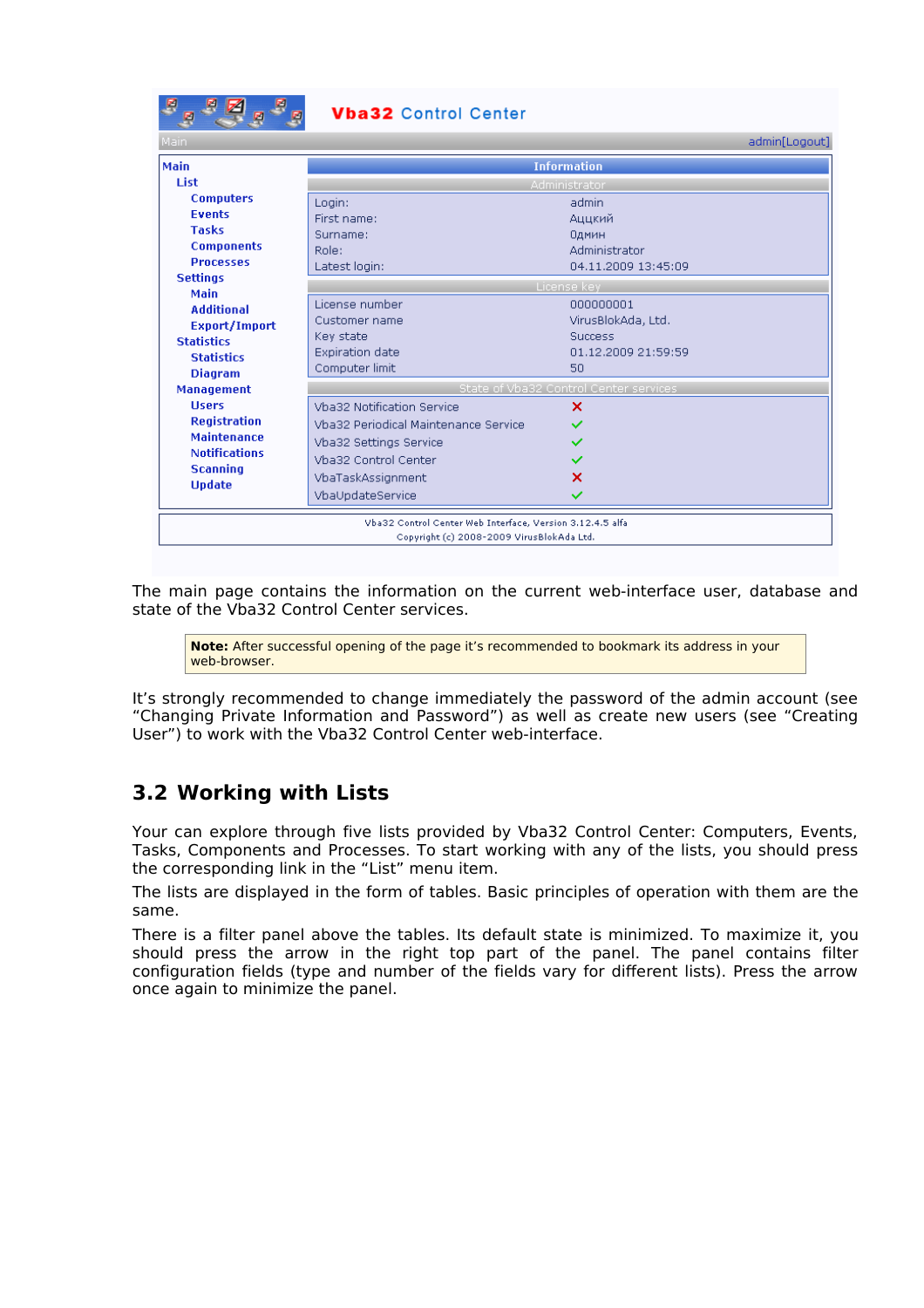|                                                 | <b>List of events</b>                                                                                                                                                               |    |                      |  |
|-------------------------------------------------|-------------------------------------------------------------------------------------------------------------------------------------------------------------------------------------|----|----------------------|--|
| Filter                                          | Temporary filter                                                                                                                                                                    | ×۱ | Temporary group      |  |
| Main                                            |                                                                                                                                                                                     |    | Minimize Close       |  |
| $AND \sim$<br>AND<br>$\checkmark$<br>$AND \vee$ | <b>Computer Name</b><br>$\Box$ Object<br>$\Box$ Event                                                                                                                               |    |                      |  |
| Additional                                      |                                                                                                                                                                                     |    | Minimize Close       |  |
| AND v Vba32 Antidialer<br>$AND \vee$            | v                                                                                                                                                                                   |    | Component<br>Comment |  |
| from<br>$AND \vee$<br>to<br>п                   | $2009 \vee$<br>$\checkmark$<br>October<br>16<br>6<br>$\vee$ 39 $\vee$<br>$\checkmark$<br>$16 \times 39 \times$<br>$2009 \vee$ November<br>6<br>v<br>٧<br>1 minute<br>High<br>×<br>v |    | Event time           |  |
| Apply<br>Create                                 | Clear                                                                                                                                                                               |    |                      |  |

There is an additional control panel below the filter panel. It allows resizing the page, managing automatic update and the filter panel state (see "Working with Tables" to learn more).

The "Design" drop-down list specifies the filter panel state. Detailed description of how to use it is given below (see "Managing Filter Panel").

There is a task panel at the bottom of the table for the "Computers" list. The panel contains fields to specify parameters of a task to be assigned (see "Assigning Tasks" to learn more).

**Note:** Task panel is hidden when working with Vba32 Control Center in the observation mode.

The task panel is minimized as well as maximized by pressing the arrow in the right top corner.

|              | Task name Create Process |                | Assign task | Save |
|--------------|--------------------------|----------------|-------------|------|
|              |                          | Create process |             |      |
| Command line |                          |                |             |      |
|              | Run via command line     |                |             |      |

#### **Working with Tables**

Data selected by the corresponding filter are displayed as a table with paging.

Select the number of pages (available values are 1, 10, 25, 50, 100) to be displayed per page with the help of the "Page size" drop-down list at the additional control panel. The changes will be applied immediately.

Use a special control consisting of 4 links, information on the current page and total page count (Page X of XX) to browse through the pages. Page browsing is standard: links  $>$  and  $<$ load the next and the previous page correspondingly,  $\lt$  and  $\gt$  - the first and the last one.

Information on the count of records that match the selected filter is displayed in the top corner of the table.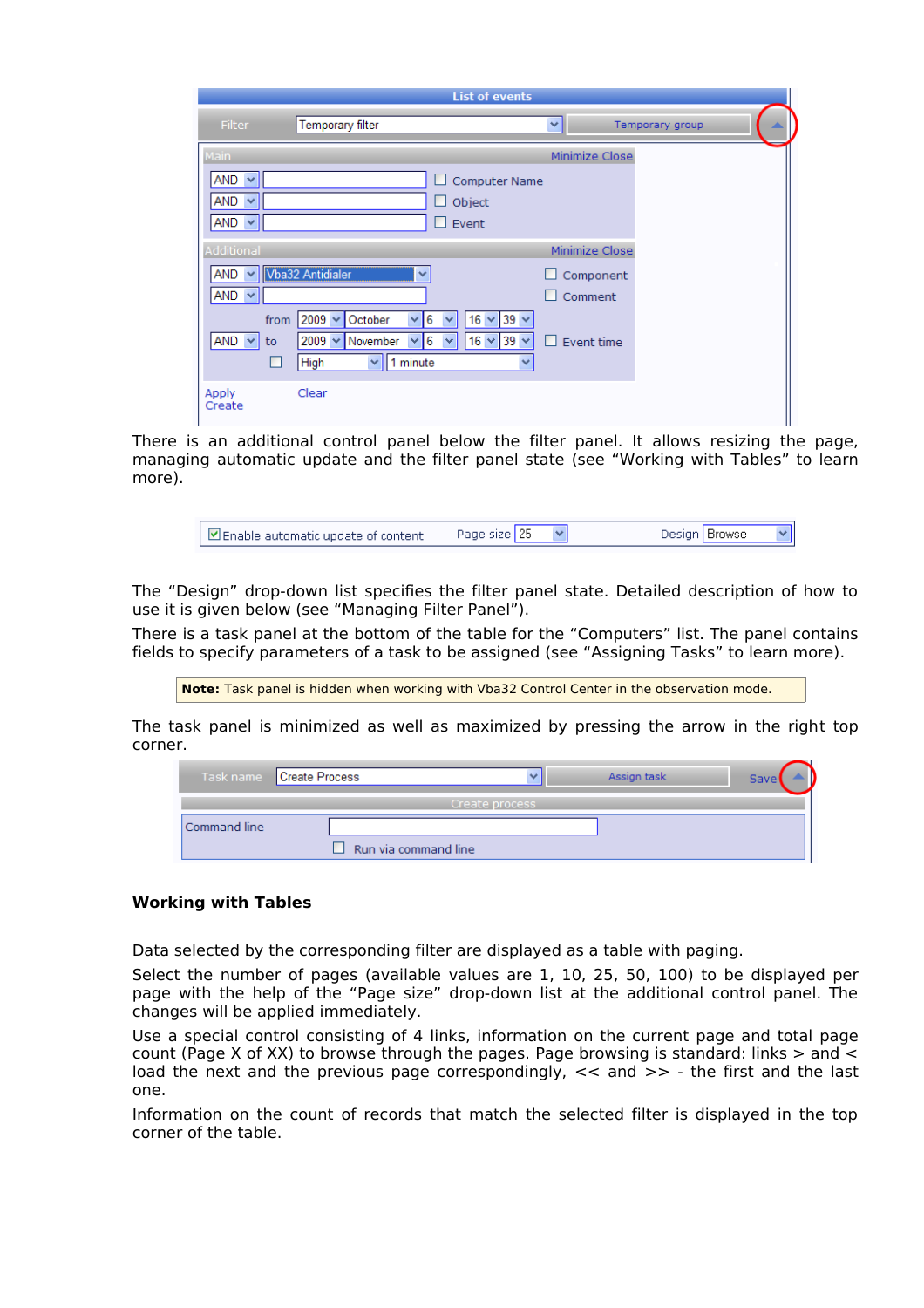|                  | Enable automatic update of content | Page size 25                | Design Browse |
|------------------|------------------------------------|-----------------------------|---------------|
|                  | $<<$ Page 1 of 6178 > >>           |                             | Found: 154449 |
| Computer<br>Name | Event                              | Event time Component Object | Comment       |

The "Enable automatic update of content" flag enables asynchronous content refresh on the "Events" and "Tasks" pages (see "Configuring Automatic Asynchronous Content Refresh" to learn more).

The tables can be sorted ascendingly as well as descendingly. To do so, press the name in the table header; ascending sort will be performed when pressing the first time, the second pressing will cause descending sort.

#### **Filtering**

Search, for example, search for a report by the specified computer, events occurred within the specified period of time, etc, is a main operation that is performed when exploring a list. This functionality is implemented in Vba32 Control Center by flexible filters which can be saved for further usage.

Information from every list can be filtered by any fields. There are several filter containers because the fields can contain data of various types:

- Edit boxes. The type of a container is described below;
- Drop-down lists. The type allows selecting a value from a preformed list of values;
- Flags. The type allows setting a boolean value (true or false) which corresponds to the flag state – checked or unchecked;
- Date. Containers of this type are special controls that allow configuring a time interval (by drop-down lists). The "From" value should be earlier than "To".

| Main                                                                                                                     | Minimize Close                | Data input field |
|--------------------------------------------------------------------------------------------------------------------------|-------------------------------|------------------|
| AND ~<br>$\Box$ Computer Name                                                                                            |                               |                  |
| $AND \vee$<br>$\Box$ Login                                                                                               |                               |                  |
| $AND \vee$<br>$\square$ IP address                                                                                       |                               |                  |
| $AND \vee$<br>□Latest malware<br>$AND \vee$                                                                              |                               |                  |
| $\Box$ Description                                                                                                       |                               |                  |
| <b>Date</b>                                                                                                              | Minimize Close                |                  |
| $ 2009 \vee $<br>October<br>6<br>16<br>$\vee$ 44 $\vee$<br>from<br>$\checkmark$<br>$\checkmark$                          |                               | Date and time    |
| $2009 \vee$<br>November<br>6<br>$16 \times$<br>$44 \vee$<br>AND<br>$\Box$ Activity<br>×<br>v<br>to                       |                               | settings         |
| $\vee$ 1 minute<br>High                                                                                                  |                               |                  |
| $2009 \vee$<br>$6\phantom{1}6$<br>16<br>$44 \vee$<br>from<br>October<br>$\checkmark$<br>v<br>$\checkmark$                |                               |                  |
| 6<br>$2009 \vee$<br>November<br>$16 \vee$<br>$44 \vee$<br>$AND \vee$<br>to<br>v<br>Ÿ<br>$\Box$ Latest update             |                               |                  |
| 1 minute<br>High<br>$\vee$<br>П<br>v                                                                                     |                               |                  |
| $2009 \vee$<br>6<br>October<br>×<br>16<br>$44 \vee$<br>from<br>v<br>$\checkmark$                                         |                               |                  |
| 6<br>$2009 -$<br>November<br>$16 \vee$<br>$ AND \nightharpoonup$<br>$44 \vee$<br>$\Box$ Latest infection<br>to<br>v<br>Ÿ |                               |                  |
| High<br>1 minute<br>П<br>M.<br>$\checkmark$                                                                              |                               |                  |
| Boolean                                                                                                                  | Minimize Close                |                  |
| $AND \sim$<br>■ Yes/No ■ Key                                                                                             |                               | Checkbox         |
| <b>AND</b><br>$\Box$ Yes/No $\Box$ Integrity<br>$\checkmark$                                                             |                               |                  |
| $AND \sim$<br>$\Box$ Yes/No $\Box$ Control center                                                                        |                               |                  |
| <b>Additional</b>                                                                                                        | Minimize Close                |                  |
| $AND \sim$                                                                                                               | $\Box$ Domain                 |                  |
| $AND \vee$                                                                                                               | Vba32 Version                 |                  |
| $AND \vee$                                                                                                               | $\Box$ RAM(Mb)                |                  |
| $AND \vee$                                                                                                               | $\Box$ CPU(MHz)               | Drop-down        |
| Microsoft Windows XP Professional Service Pack 2<br>AND                                                                  | <b>Doperating system type</b> | list             |
| Clear<br><b>Apply</b><br>Create                                                                                          |                               |                  |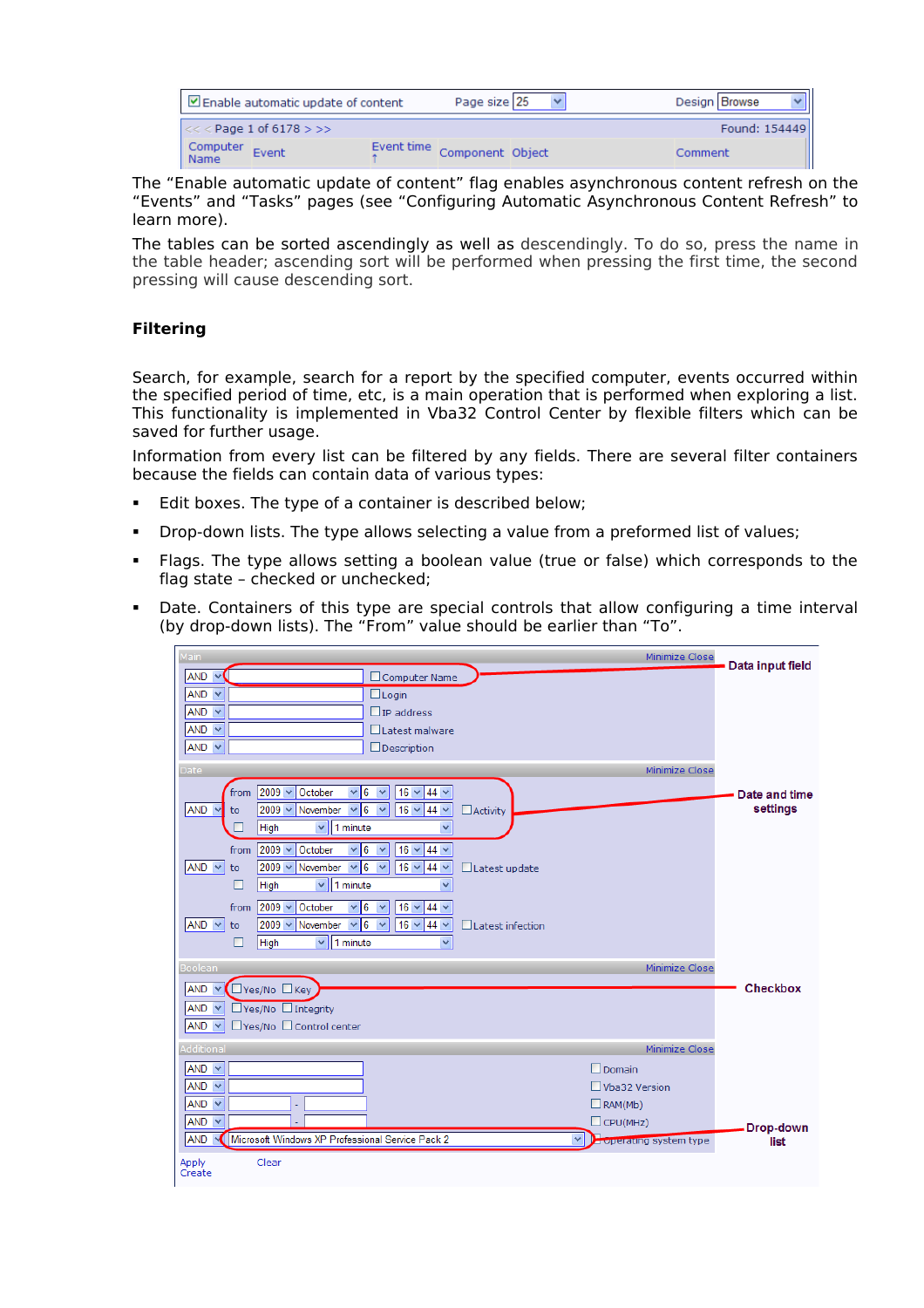It is supposed that a user prints some text information in the edit boxes. There can be string or numerical containers depending on the data type used in the corresponding table field.

Russian as well as English symbols, digits and punctuation characters can be specified in the string container. Wildcards can be used in these containers as well: « » (underscore without quotes – any symbol) and «\*» (asterisk without quotes – any number of any symbols). Moreover it is possible to specify a composite value of the container. The values should be separated by the & symbol in this case:

Arg1[&Arg2]…[&ArgN], where Arg1, Arg2, … are valid parameters values.

The numerical containers allow specifying a range of valid parameter values. The input format is the following:

Arg1-Arg2, where Arg1, Arg2 are unsigned integers and Arg1 should be less than Arg2.

Set the flag opposite the container name to indicate that it is used in the filter. Otherwise data specified in the container won't be added to the filter.

Boolean relation between some parameters can be specified when using several containers simultaneously. To do so, one of the following values can be selected from a drop-down list on the left of the container:

- AND specified criteria must be in the final selection;
- OR specified criteria may be in the final selection. It is used for several containers;
- NOT specified criteria must not be in the final selection.

#### **Managing Filter Panel**

Containers of a filter are located at the filter panel. Containers are divided into groups (e.g. "Main" and "Additional" for events) that can be minimized, maximized, closed or moved. It increases flexibility when working with the filters. The corresponding links at the group panel minimize, maximize and close the group. Pressing the "Close" link will removed completely the selected group from the initial page.

There are three modes of displaying filters: view (to work), design (to change the position of container groups) and catalog (to add hidden groups). To switch the modes, use the "Design" drop-down list that is located at the additional control panel.



"View" mode is a main mode to work with the filter panel. It allows specify data in the containers apply and save filters, clear them, etc. Position and order of the container groups remain fixed.

"Design" mode allows changing container group position at the page. To do so, drag the groups by mouse (provided it is supported by your web-browser) to the signed areas of the filter panel.

"Catalog" mode allows adding container groups hidden by the "Close" link. To do so, select a group by checking the flag opposite it, select the name of a zone from a drop-down list and press "Add".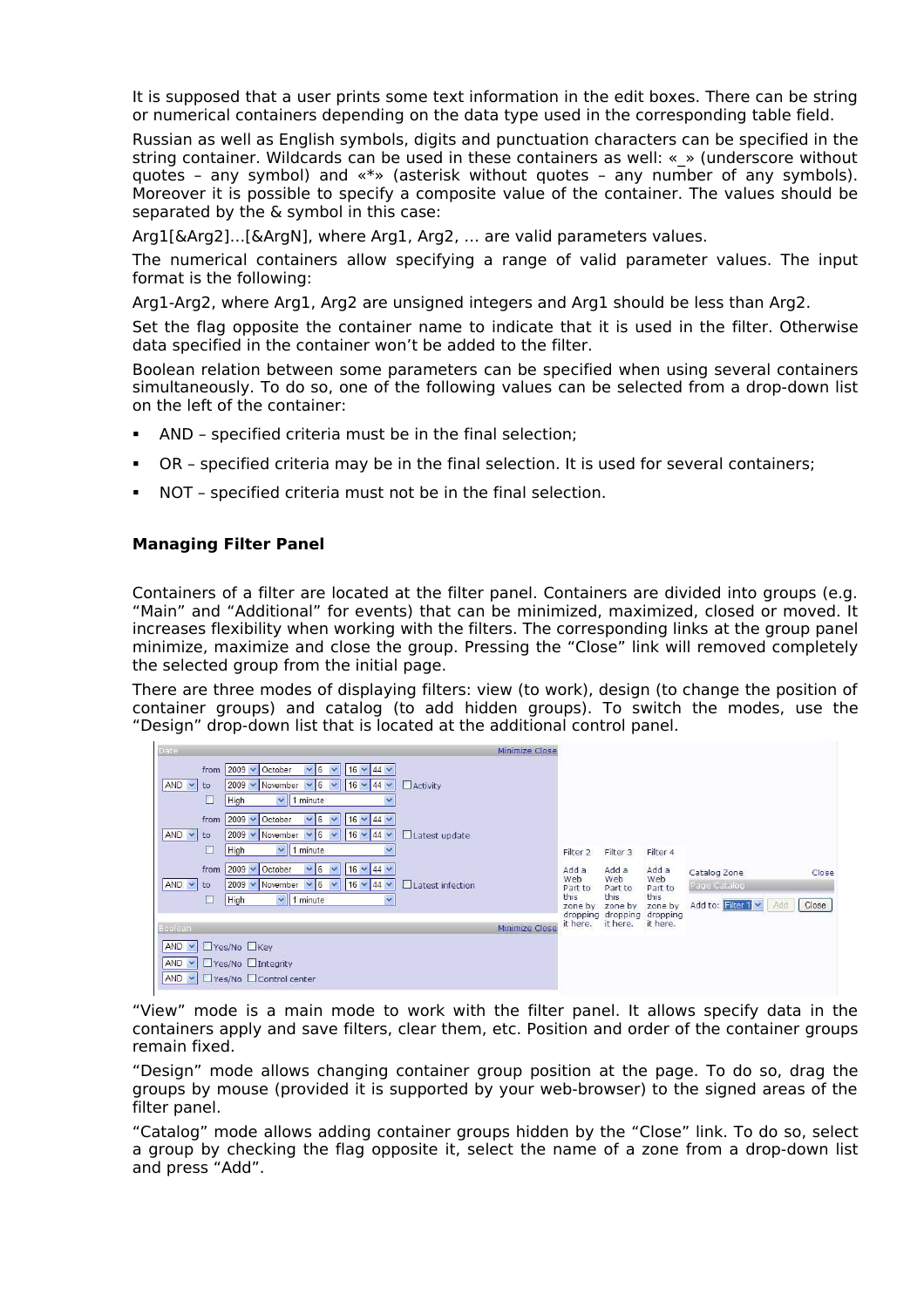#### **Operating Filters**

**Note:** Some operations over filters can be performed only when the filter panel is maximized. Press the arrow in the right top part of the filter panel for this.

#### Applying

To apply a filter saved earlier, you should select it from the "Filter" drop-down list at the filter panel.

To configure and apply a temporary filter (see "Temporary Filter" to learn more), you should complete all the containers needed, enable them by checking the flags on the right and press the "Apply" link at the filter panel. Provided all information is valid, the table will display the results.

**Warning!** It may take some time to retrieve the results from a server if the database has considerable size. It's recommended not to use the asynchronous refresh in this case because this entails additional server load

#### Saving

A filter configures by a user can be saved for reuse. To do so, press the "Create" link at the filter panel to load a special page. At that all specified values in the containers to be used in the filter will remain unchanged in the corresponding fields.

| <b>Filter</b>                                                                                                                                                                           |                   |
|-----------------------------------------------------------------------------------------------------------------------------------------------------------------------------------------|-------------------|
| $AND \vee$<br>$\Box$ Computer Name                                                                                                                                                      |                   |
| $AND \vee$<br>Object<br>┚                                                                                                                                                               |                   |
| vba32.virus.*<br>$AND \sim$<br>Event<br>. .                                                                                                                                             |                   |
| Vba32 Antidialer<br>$AND \vee$<br>$\checkmark$                                                                                                                                          | $\Box$ Component  |
| $AND \vee$                                                                                                                                                                              | $\Box$ Comment    |
| 2009 $\vee$ October<br>$16 \times 53 \times$<br>from<br>6<br>v<br>$AND \vee$<br>16<br>$2009 \vee$ November<br>$\vee$ 53 $\vee$<br>6<br>to<br>٧<br>1 minute<br>High<br>v<br>$\checkmark$ | $\Box$ Event time |
| Save                                                                                                                                                                                    |                   |

Specify a unique filter name in the edit box at the page bottom and press the "Save" link to save the filter. An error message will be displayed if such name already exists in the filter collection.

**Warning!** You shouldn't use names of librarian temporary filters as a name of a user filter in any of available languages of the web-interface.

#### Editing

Select a filter from the "Filter" drop-down list and press the "Edit" link at the filter panel to edit the filter. Then you will be redirected to the filter creation page.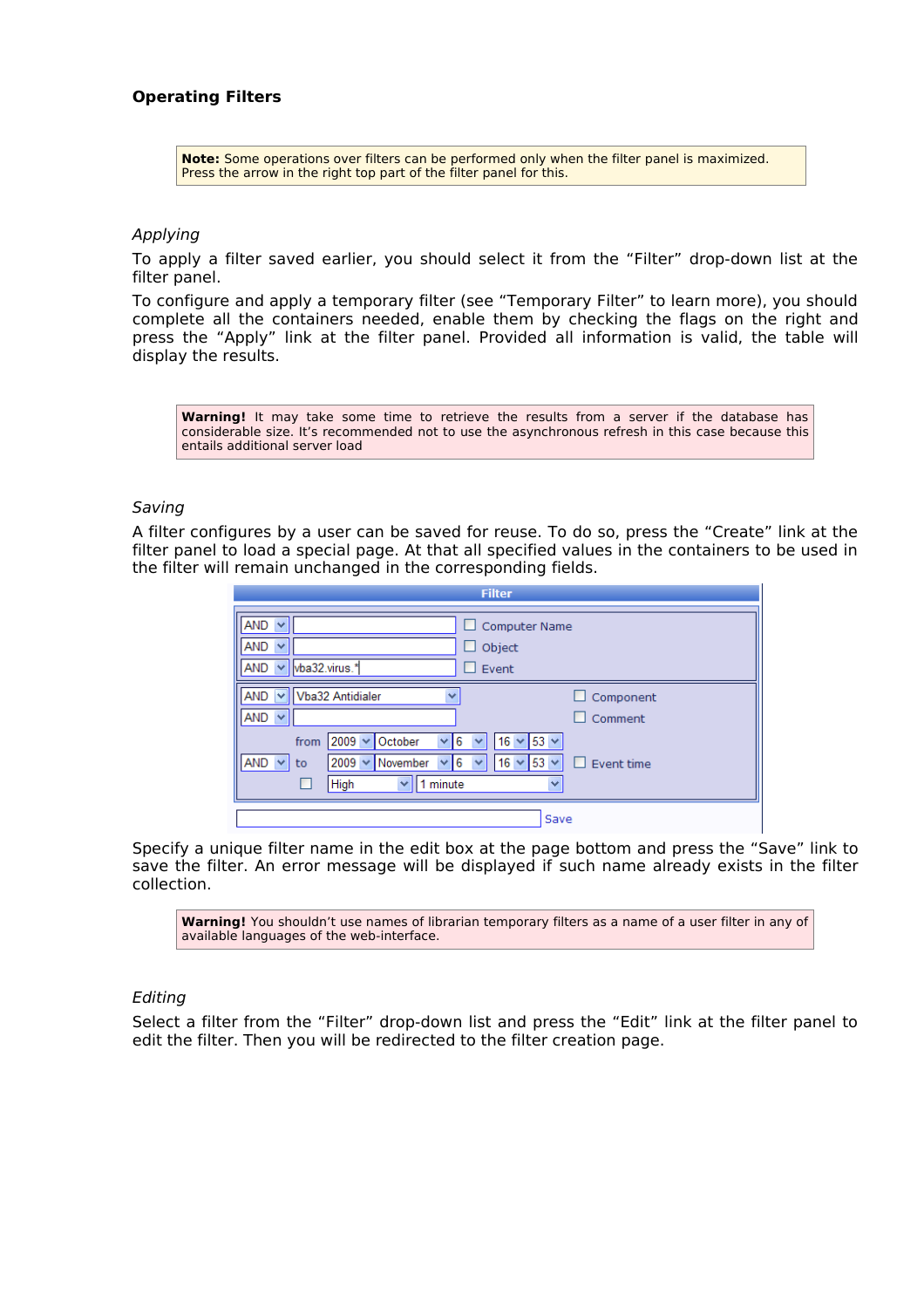| <b>Filter</b>                                                                                                                                                                                            |
|----------------------------------------------------------------------------------------------------------------------------------------------------------------------------------------------------------|
| <b>AND</b><br>$\Box$ Computer Name<br>AND<br>Object<br>$\checkmark$<br>4 T<br>$\vee$ vba32.virus.*<br>AND  <br>$\Box$ Event                                                                              |
| Vba32 Antidialer<br><b>AND</b><br>v<br>Component<br>$\checkmark$<br>$AND \sim$<br>Comment                                                                                                                |
| $2009 \vee$<br>October<br>$\vee$ 53 $\vee$<br>6<br>16<br>from<br>v<br>$AND \vee$<br>$2009 \vee$<br>November<br>6<br>$153 \times$<br>16<br>Event time<br>v<br>to<br>1 minute<br>High<br>v<br>$\checkmark$ |
| <b>Viruses</b><br>Save                                                                                                                                                                                   |

After all modifications needed are performed press the "Save" link.

**Note:** If the specified filter name differs from the initial one a new filter will be created.

#### Deleting

Select a filter from the "Filter" drop-down list, press the "Delete" link at the filter panel and confirm the deletion by choosing "OK" to delete the filter.

#### Clearing

If some filter has been applied to a list and it's needed to retrieve the initial list you should clear the filter. Press the "Clear" link at the filter panel to do so. All containers will be cleared (except date controls) and all flags will be unchecked. The "Temporary filter" value will be specified as the selected filter and a table will contain the initial list

#### Temporary Filter

Any unsaved user filter is called a temporary filter. It's specified in the "Filter" drop-down list by default. Initially it's empty, so no filtration is performed. All changes made by a user will be lost when Vba32 Control Center session is ended.

It's useful to apply a temporary filter to retrieve a selection that is unlikely to be reused. It's recommended to create and save a user filter otherwise.

#### **Exporting Data to Excel**

Data retrieved by a filter and displayed at the list page can be exported to a Microsoft Excel document (workbook). To do so, press the "Excel" link in right corner under the table. Standard save file dialog box will be invoked. All data that match the current filter will be exported to the Excel document (regardless of the page size settings and current page number).

#### **Example:**

The following steps should be made to export all events from the specified workstation to Excel.

1. Specify the name of the workstation to the "Computer" container at the event list page and check the corresponding flag on the right of the edit box. It will show to the system that the container is used in the filter;

- 2. Press the "Apply" link at the filter panel;
- 3. Press the "Excel" link when the event list is displayed;
- 4. Specify the path and name of saving file in the invoked dialog box and press the "Save" button.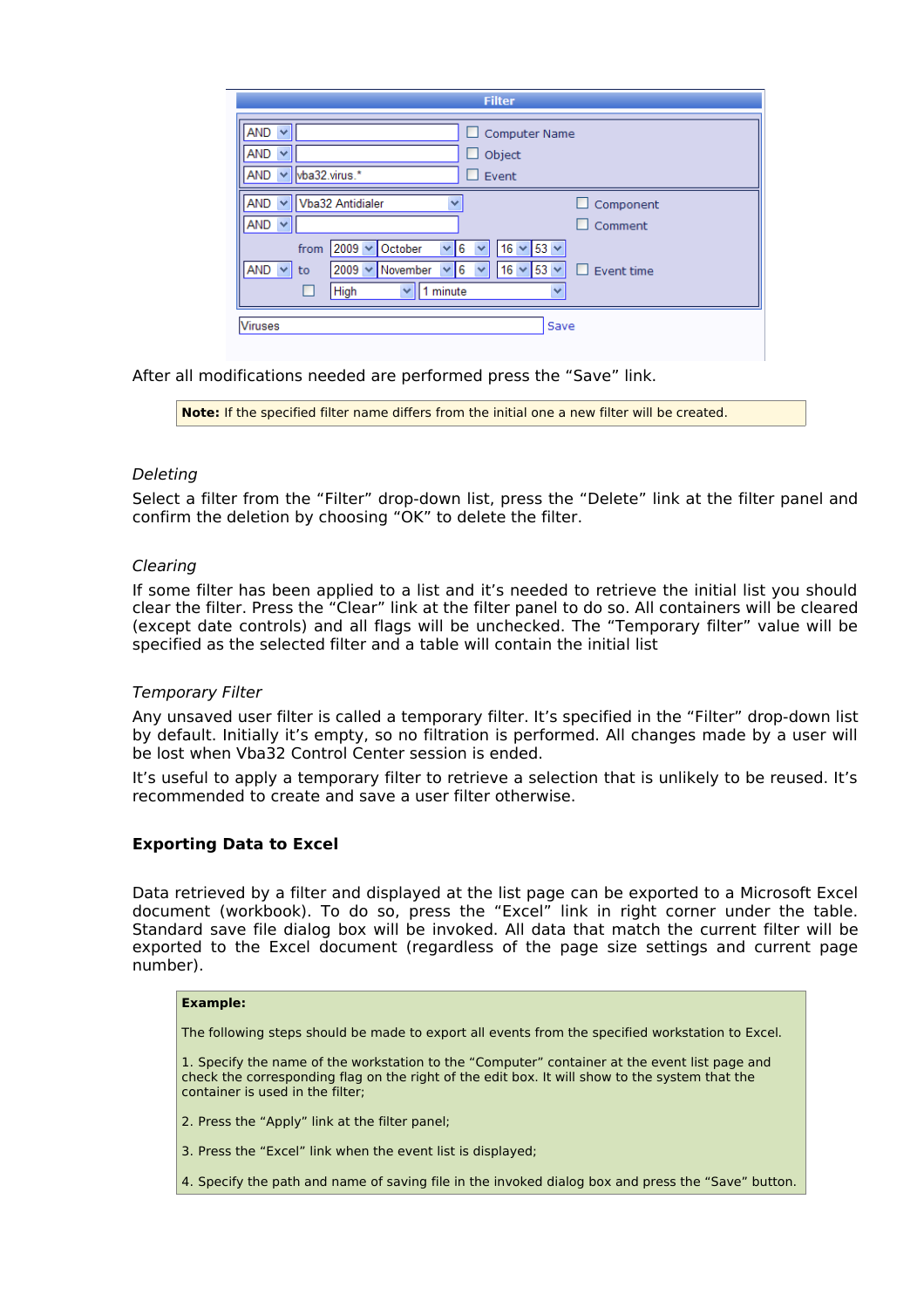#### **Retrieving Statistical Report**

Statistical information on antivirus protection functioning can be displayed by Vba32 Control Center in the form of statistical tables or diagrams.

Select the "Statistics" link in the "Statistics" menu to view the statistical tables. A page, where the information on the total number of registered workstations, events, tasks as well as on antivirus protection system functioning for today is displayed as a text.

|                            | <b>Statistics</b> |  |
|----------------------------|-------------------|--|
| Registered computers       | 15                |  |
| Registered events          | 154448            |  |
| Registered tasks           | 319               |  |
|                            |                   |  |
| Active computers for today | 3                 |  |
| Events for today           | 32                |  |
| Assigned tasks for today   | 0                 |  |
| Updated tasks for today    | 0                 |  |
| Completed tasks for today  |                   |  |

Press the "Diagrams" link in the "Statistics" menu to view the diagrams. Depending on the user's choice the statistics can be displayed as histograms, diagrams or tables at this page.

The diagram type can be switched by the "Appearance" drop-down list. Moreover some basic types of statistical information are available:

- Number of events;
- Number of events for today;
- Number of viruses;
- **Number of viruses for today;**
- Total virus prevalence;
- Virus prevalence per month;
- **Virus prevalence for today.**

Selecting one of the types will display the corresponding information as diagrams, histograms or tables with "workstation name - number" pairs for the first ten records sorted descendingly.



In addition, own statistical criterion can be specified for events. To do so, configure a filter at the "Events" page and press the "Diagrams" link at the bottom of the table near the "Excel" link. You will be redirected to the "Diagrams" page; however the "Type" drop-down list will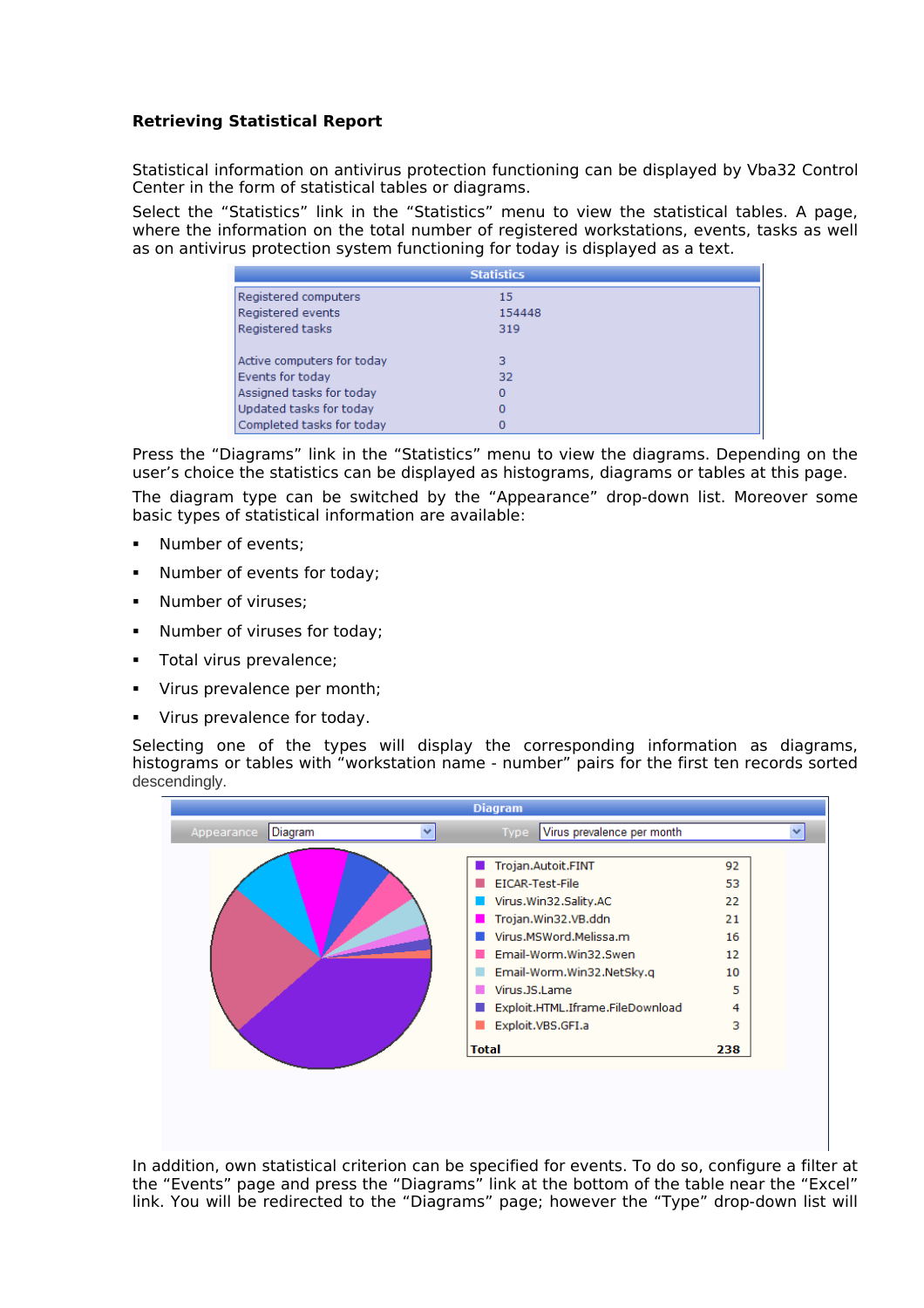be hidden but the current filter name (or nothing if the filter is temporary) will be displayed instead.

| <b>Example:</b>                                                                                                                                                                                                                                               |
|---------------------------------------------------------------------------------------------------------------------------------------------------------------------------------------------------------------------------------------------------------------|
| Display statistics on viruses founded within specified time interval.                                                                                                                                                                                         |
| 1. At the page containing event list print the name of the virus detection event<br>(vba32.virus.found) to the "Event" container and check the corresponding flag on the right of the<br>edit box. It will indicate that the container is used in the filter; |
| 2. Configure the "Date" container. It should contain the start and end of the time interval to be<br>used:                                                                                                                                                    |
| 3. Press the "Apply" button at the filter panel;                                                                                                                                                                                                              |
| 4. Press the "Diagrams" link after the event list is displayed.                                                                                                                                                                                               |

## <span id="page-13-0"></span>**3.3 Assigning Tasks**

Task is specified program actions performed by the client part of Vba32 Control Center at a local computer by the management part command. Tasks are assigned by the Vba32 Control Center web-interface.

**Warning!** Working with tasks (assignment, saving) are unavailable when using Vba32 Control Center under the observer account.

There are basic and user tasks. Basic tasks are the tasks that implemented in Vba32 Control Center by its developers. These tasks are the basis of task mechanism functioning. The following tasks are the basic ones:

- Create process;
- Send file;
- Launch scanner;
- Get system information;
- Get list of processes;
- Get components state;
- Configure Vba32 Loader;
- **Configure Vba32 Monitor;**
- Configure Vba32 Quarantine;
- Set password.

User tasks are created on basis of the basic ones by specifying all or a part of parameters. Then a user task should be saved in the database with the specified name. After that the task can be assigned by selecting it from the task list.

#### **How to Assign Tasks**

Use the "Computers" page to assign task.

First of all check computers in the table that tasks should be assigned to. A task can be assigned to a computer, a group of computers or all computers simultaneously. To select all computers displayed at the current page, you can use the "+" button located in the table header. Check the "Assign the task to all computers that match current filter" flag to assign a task to all computers that match current filter (regardless whether they are displayed at the page or not).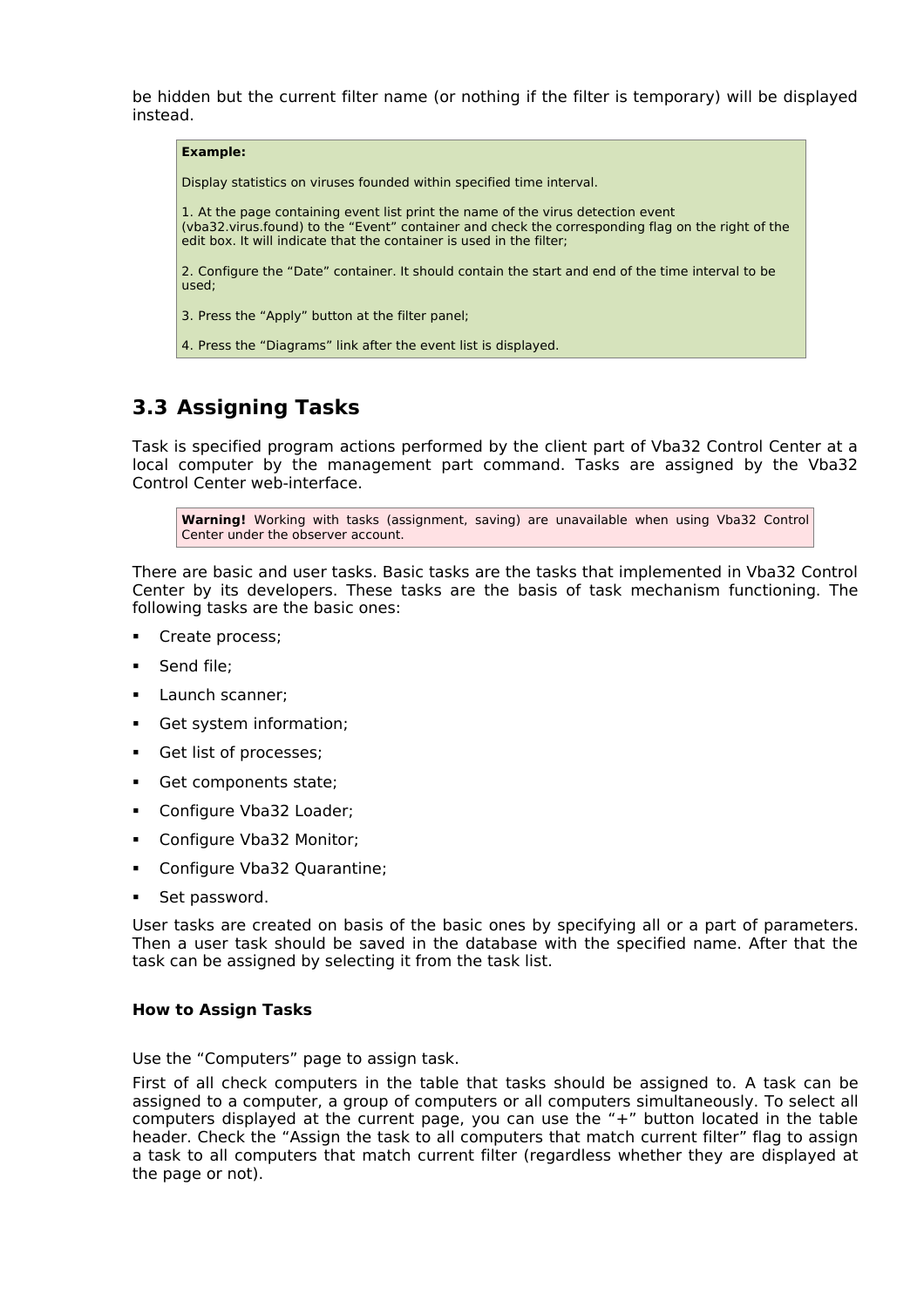Next you should select the task from the "Task name" drop-down list, specify, if needed, its execution options (to do so, it may be necessary to maximize the task panel by using the arrow on the right) and press the "Assign task" link.

| Task name Get list of processes                               |                        | Assign task |               |
|---------------------------------------------------------------|------------------------|-------------|---------------|
|                                                               | Get list of processes. |             |               |
| Assign the task to all computers<br>that match current filter | Page size 10           |             | Design Browse |

Provided the assignment has been made successfully, the corresponding message will be displayed above the task panel. Afterwards a record about assigned task with the "Assigned" status for each workstation will be displayed in the task list on the "Tasks" page.

#### **Basic tasks**

#### Create process

The task is designed for creating a process on a client workstation with specifying command line options.

The "Command line" edit box should contain a full path to the process to be launched and, if needed, command line options.

| Task name    | Create Process                                                            |                | Assign task | Save |
|--------------|---------------------------------------------------------------------------|----------------|-------------|------|
|              |                                                                           | Create process |             |      |
| Command line | copy "%vba32%Vba32ldr.log" \\192.168.234.1\public<br>Run via command line |                |             |      |

Provided the "Run via command line" flag is checked, you can use such commands as copy, md, etc.

**Warning!** Maximum number of simultaneously executing "Create process" tasks at any workstation is 10. If you try to run the eleventh task it will be marked by the "Execution error" status.

#### Send file

The task is designed for sending a file to a client workstation.

First of all you should upload the file to a server. To do so, press the "Browse" button in the standard dialog box, select the file to be sent and press the "Upload" link.

**Warning!** The size of the file to be uploaded shouldn't exceed 2.097.151 Kb.

After uploading the "Information" label will contain the information on the file.

The "Source file" edit box will be completed automatically with the path that can be used by Aghent for downloading the file. All files are uploaded to the "Downloads" subfolder of the web-console with. They posses unique name and have no extensions.

| Task name        | l Send file |                                                         | $\checkmark$                                  |        | Assign task | Save |  |
|------------------|-------------|---------------------------------------------------------|-----------------------------------------------|--------|-------------|------|--|
|                  |             |                                                         | Send file                                     |        |             |      |  |
| Select file:     |             | Upload                                                  |                                               | Browse |             |      |  |
| Information      |             | Uploaded file: vba32.key<br>File size (in bytes): 5,841 | Content-type:application/octet-stream         |        |             |      |  |
| Source file      |             |                                                         | http://192.168.234.246/Vba32CCWebConsole/Down |        |             |      |  |
| Destination file |             | WVBA32%vba32.kev                                        |                                               |        |             |      |  |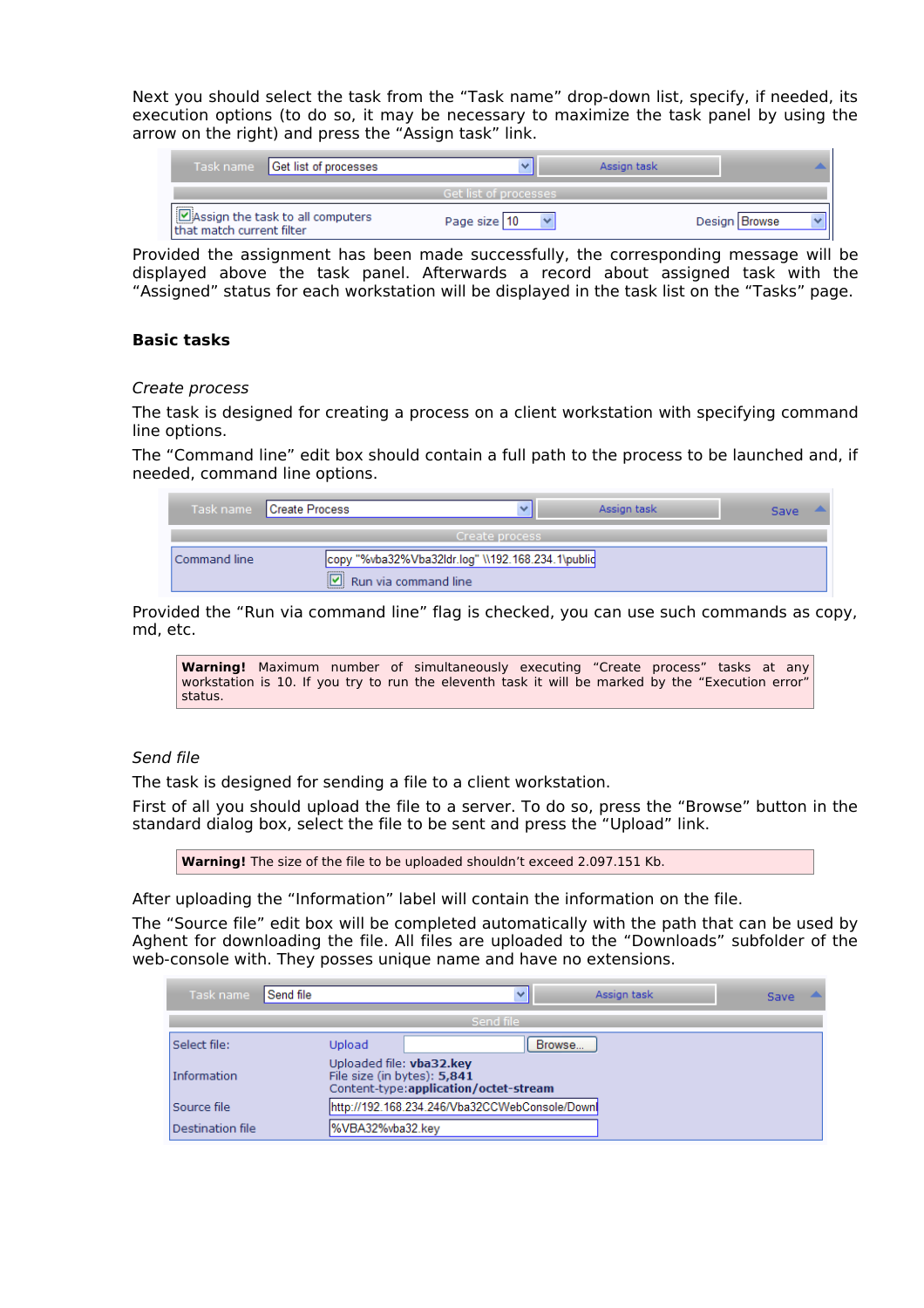You should specify the destination in the "Destination file" edit box where Agent should save the file to after downloading. This edit box can contain environment variables (%WINDIR%, %VBA32%, etc) that will be expanded at the client computer.

**Note:** If the edit box is empty until the "Upload" link is pressed it will be automatically completed with the "%VBA32%source\_file\_name" string.

#### Launch scanner

The task launches the scanner with parameters set by a user. You can specify settings that correspond to the Vba32 Console Scanner settings at the "Objects", "Actions", "Report" and "Additional" tabs.

| Task name                                     | Run Vba32 Scanner                     |            | ▿∥                   | Assign task | Save |  |
|-----------------------------------------------|---------------------------------------|------------|----------------------|-------------|------|--|
|                                               |                                       |            | Run Vba32 Scanner    |             |      |  |
| Objects                                       | Report<br>Actions                     | Additional |                      |             |      |  |
| Objects to scan c:\Windows\                   |                                       |            | Scanning mode        | Safe        |      |  |
| $\Box$ Scan memory                            |                                       |            | Heuristic analysis   | Optimal     | v    |  |
| $\triangleright$ Scan boot sectors            |                                       |            | Extensions           |             |      |  |
|                                               | Scan files launched at system startup |            | $\Box$ Set           |             |      |  |
| $\triangledown$ Scan archives                 |                                       |            | Add                  |             |      |  |
| $\nabla$ Scan mail                            |                                       |            | Exclude              |             |      |  |
| Detect Adware                                 |                                       |            | Maximum archive size |             |      |  |
| $\triangleright$ Detect installers of malware |                                       |            |                      |             |      |  |

Vba32 Console Scanner is launched in the hidden mode at a client computer with this task has been assigned.

#### Get system information

The task orders Agent to send immediately information on the system as well as on the antivirus integrity and key file relevance at the client computer.

| Task name Get system information |                    |  |  |
|----------------------------------|--------------------|--|--|
|                                  | System Information |  |  |

The task has no parameters.

#### Get list of processesв

The task orders Agent to send immediately the list of processes launched at the client computer.

| lask hame | Get list<br>processes |  |  |
|-----------|-----------------------|--|--|
|           |                       |  |  |

The task has no parameters.

#### Get components state

The task orders Agent to send immediately the state of antivirus components.

| Task name   Get components state | ш                    |  |
|----------------------------------|----------------------|--|
|                                  | Get components state |  |

The task has no parameters.

#### Configure Vba32 Loader

The task allows configuring Vba32 Loader. You can specify settings that correspond to the Vba32 Loader settings at the "Initialization", "Report file" and "Update" tabs.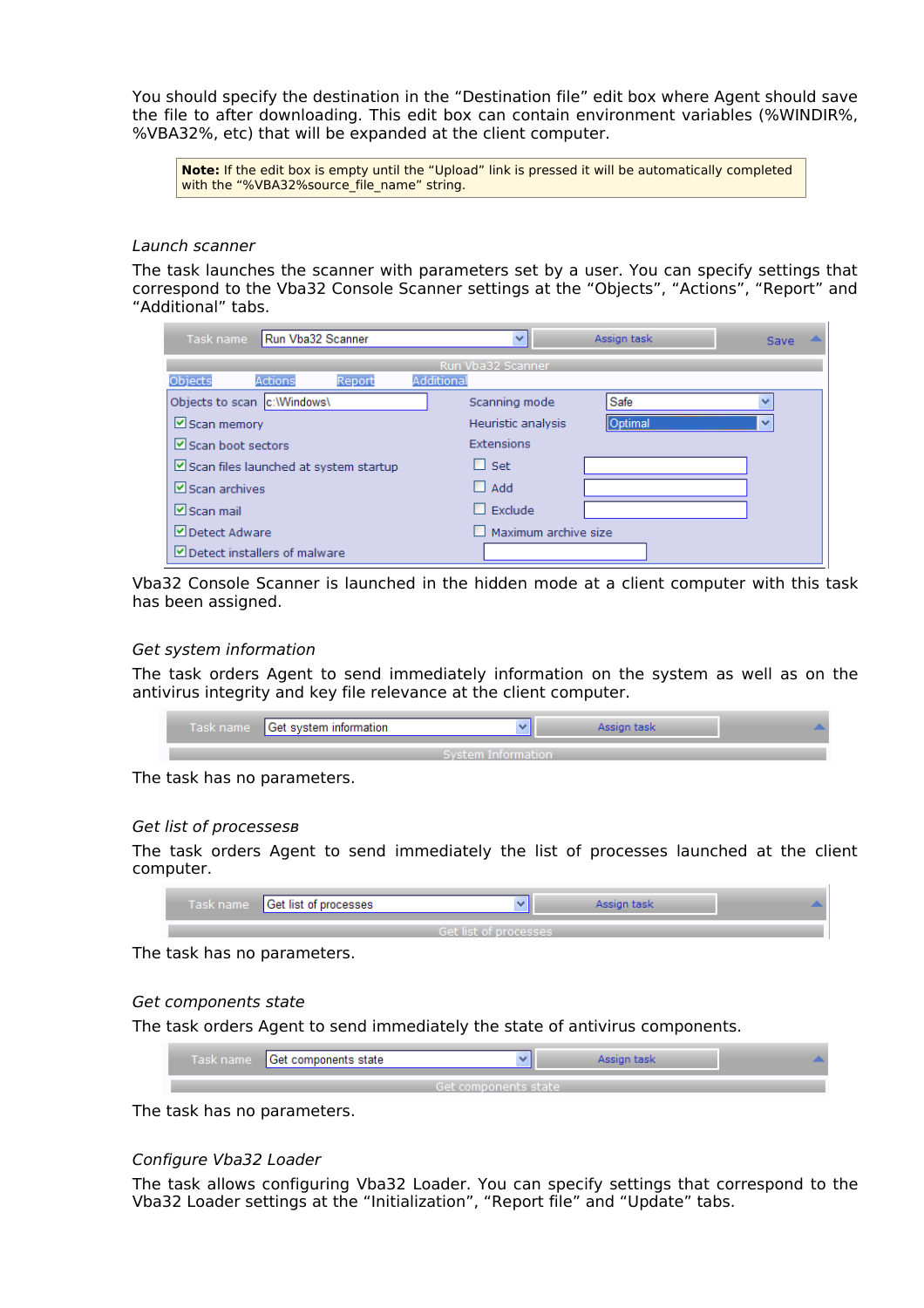| Task name                    | Configure Vba32 Loader                       | $\checkmark$             | Assign task | <b>Save</b> |
|------------------------------|----------------------------------------------|--------------------------|-------------|-------------|
|                              |                                              | Configure Vba32 Loader   |             |             |
| Initialization               | <b>Report file</b>                           | Update                   |             |             |
|                              | Launch Vba32 Loader at Windows startup       |                          |             |             |
|                              | Enable Vba32 Monitor at Vba32 Loader startup |                          |             |             |
| Protect Loader process       |                                              |                          |             |             |
| Display loading progress     |                                              |                          |             |             |
| $\triangleright$ Scan memory |                                              | Scan boot sectors        |             |             |
|                              |                                              |                          |             |             |
| O Fast mode                  |                                              |                          |             |             |
| $\odot$ Full mode            |                                              | Scan floppy boot sectors |             |             |
| O Excessive mode             |                                              |                          |             |             |
|                              | Scan files launched at system startup        |                          |             |             |

#### Configure Vba32 Monitor

The task allows configuring Vba32 Monitor. You can specify settings that correspond to the Vba32 Monitor settings at the "Objects", "Background scanning", "Actions" and "Report" tabs.

| Task name                               | Configure Vba32 Monitor                                                            |         | $\checkmark$            | Assign task | Save |  |
|-----------------------------------------|------------------------------------------------------------------------------------|---------|-------------------------|-------------|------|--|
|                                         |                                                                                    |         | Configure Vba32 Monitor |             |      |  |
| Objects                                 | Background scanning                                                                | Actions | Report                  |             |      |  |
|                                         | of processes in standart file types set                                            |         |                         |             |      |  |
| Scan selected file types                |                                                                                    |         |                         |             |      |  |
|                                         | COM.EXE.DLL.DRV.SYS.OV?.VXD.SCR.CPL.OCX.BPL.AX.PIF.DO?.XL?.HLP.RTF.WI?.WZ?.MSI.MSC |         |                         |             |      |  |
| Scan all file types                     |                                                                                    |         |                         |             |      |  |
| Excluding                               |                                                                                    |         |                         |             |      |  |
| $\vert \vert \vert$ Scan only new files |                                                                                    |         |                         |             |      |  |
| M                                       | Detect Spyware, Adware, Riskware                                                   |         |                         |             |      |  |

#### Configure Vba32 Quarantine

The task allows configuring Vba32 Quarantine. You can specify settings that correspond to the Vba32 Quarantine settings at the "General" and "Maintenance" tabs.

| Configure Vba32 Quarantine<br>Task name                | v.                         | Assign task | Save |  |  |
|--------------------------------------------------------|----------------------------|-------------|------|--|--|
|                                                        | Configure Vba32 Quarantine |             |      |  |  |
| Maintenance<br>General                                 |                            |             |      |  |  |
| $\triangleright$ Maintenance period, hours             |                            |             |      |  |  |
| $\triangleright$ Maximum Vba32 Quarantine size, Mb     |                            |             | 100  |  |  |
| $\vee$ Maximum storage time, days                      |                            |             | 130  |  |  |
| $\triangleright$ Send suspicious objects automatically |                            |             |      |  |  |
| Interactive maintenance                                |                            |             |      |  |  |

#### Set password

The task allows setting a password for accessing (modifying its settings and modes) Vba32 Loader (similarly to press the "Password" button at the "General" Vba32 Loader tab). You should specify a new password in the "New password" edit box.

|              | Task name Set password |              | Assign task |  |
|--------------|------------------------|--------------|-------------|--|
|              |                        | Set password |             |  |
| New password |                        | 1234567890   |             |  |

#### **Creating User Task**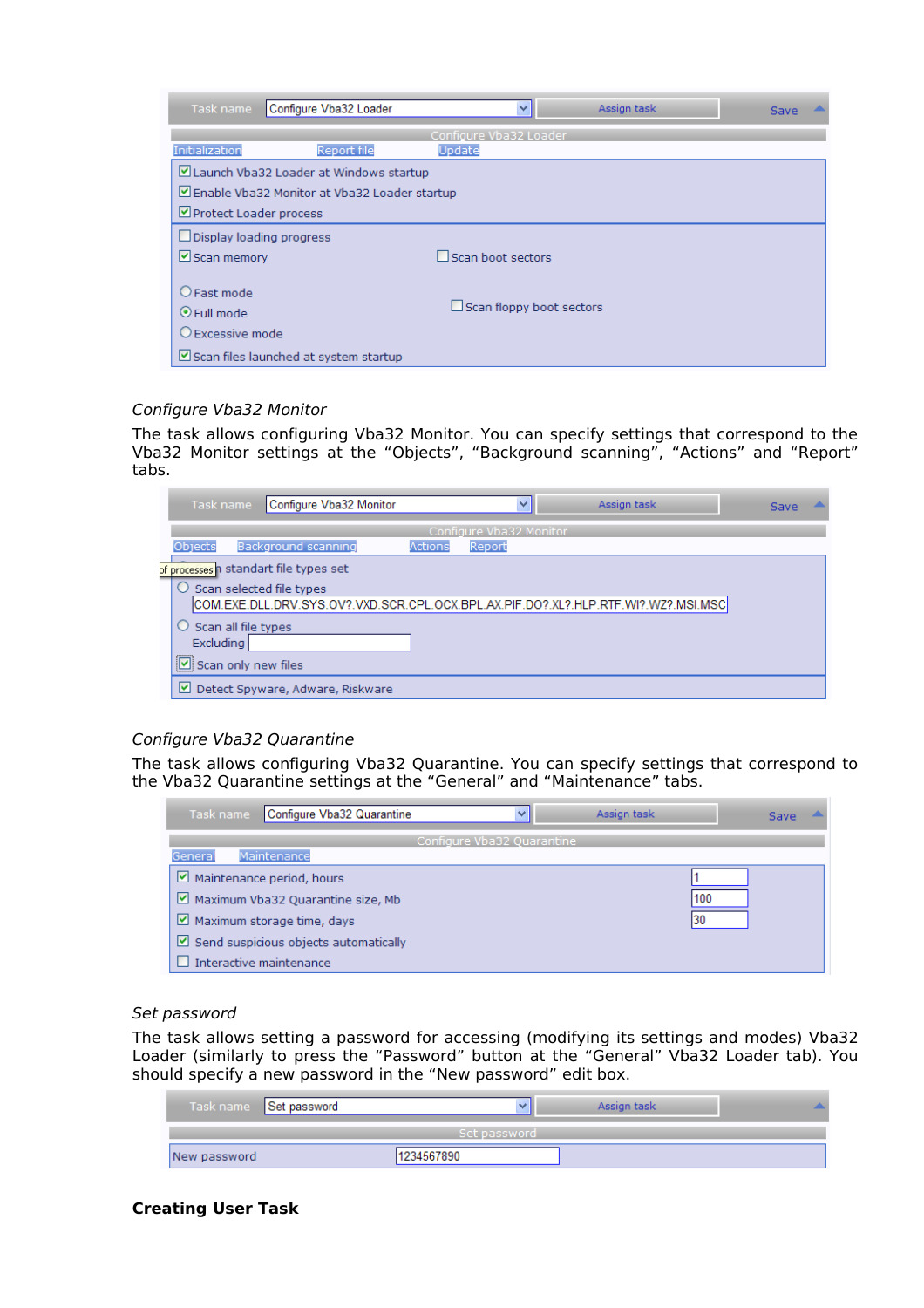To create user tasks, you should select the needed type of a basic task from the "Task name" drop-down list and press the "Save" button on the right of the list. Afterwards the "Create task" page will be loaded. There you should specify task parameters, its unique name (provided the task hasn't been created on the basis of the task saved earlier) in the "Task name" edit box and press "Save".

|                                       |                  |        |                   | <b>Creating task</b> |                                                                                                     |  |
|---------------------------------------|------------------|--------|-------------------|----------------------|-----------------------------------------------------------------------------------------------------|--|
|                                       |                  |        |                   | Run Vba32 Scanner    |                                                                                                     |  |
| Objects                               | Actions          | Report | <b>Additional</b> |                      |                                                                                                     |  |
| Objects to scan $ C_{\cdot}\rangle$   |                  |        |                   | Scanning mode        | Safe                                                                                                |  |
| $\triangleright$ Scan memory          |                  |        |                   | Heuristic analysis   | Optimal                                                                                             |  |
| $\triangleright$ Scan boot sectors    |                  |        |                   | Extensions           |                                                                                                     |  |
| Scan files launched at system startup |                  |        |                   | Set<br>ш             |                                                                                                     |  |
| $\triangleright$ Scan archives        |                  |        |                   | Add                  |                                                                                                     |  |
| $ v $ Scan mail                       |                  |        |                   | Exclude<br>ш         |                                                                                                     |  |
| Detect Adware                         |                  |        |                   | Maximum archive size |                                                                                                     |  |
| Detect installers of malware          |                  |        |                   |                      |                                                                                                     |  |
| Task name                             | Scanning Drive C |        | Save              |                      |                                                                                                     |  |
|                                       |                  |        |                   |                      |                                                                                                     |  |
|                                       |                  |        |                   |                      | <b>Warning!</b> You shouldn't save tasks without parameters as well as give user tasks names of any |  |

**Deleting user task**

basic tasks (in any supported languages).

### To delete a user task, select it from the "Task name" drop-down list, press the "Delete" link on the right of the list ans confirm the operation.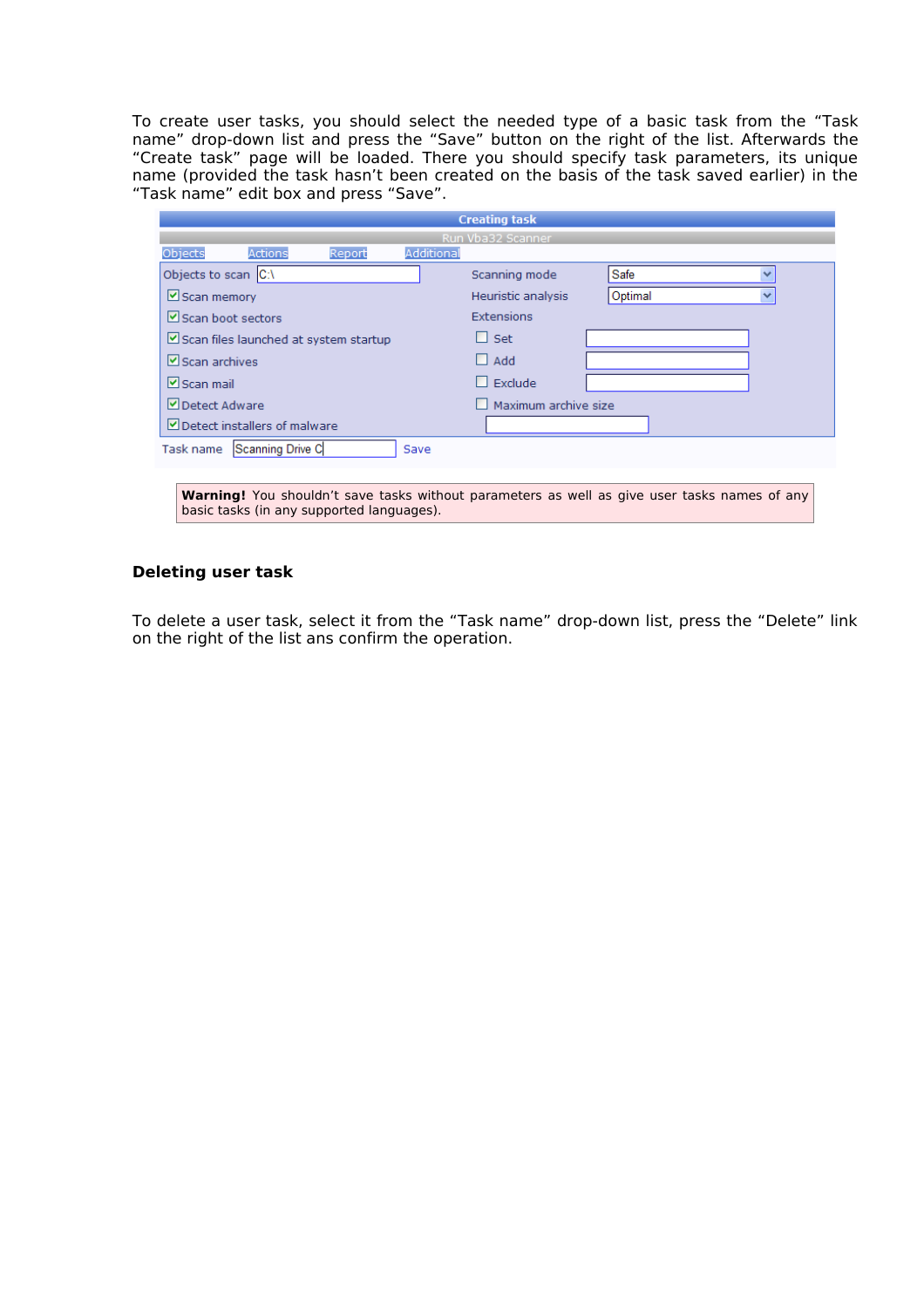## <span id="page-18-1"></span>**4. Configuring Vba32 Control Center**

## <span id="page-18-0"></span>**4.1 Managing Users**

A user should be authorized to view any page of Vba32 Control Center. To access the system, you should create an account. Vba32 Control Center can support 128 user accounts. The number of users that can work with Vba32 Control Center simultaneously is limited by the hardware of antivirus protection server.

#### **Creating User**

**Warning!** Creation, editing and deletion of a user can be performed only when working under an account with administrative privileges.

Press the "Registration" link in the "Administration" menu to create a user. A registration form will be loaded.

| <b>Registering new user</b>                |                  |  |  |  |  |
|--------------------------------------------|------------------|--|--|--|--|
| av admin                                   | Login            |  |  |  |  |
|                                            | Password         |  |  |  |  |
|                                            | Confirm password |  |  |  |  |
| first name                                 | First name       |  |  |  |  |
| surname                                    | Surname          |  |  |  |  |
| yourE-mail@mailserver.com                  | E-mail           |  |  |  |  |
| O Observer<br>O Operator<br>OAdministrator |                  |  |  |  |  |
| Create                                     |                  |  |  |  |  |

The following fields should be completed:

- Login name of the account;
- Password an account password, no less 7 characters length and, should be specified there; it should contain at least one special character (neither a letter nor a digit);
- Confirm password retype the password to avoid error;
- Name, Surname, Email user's data.

A user role can be selected at the bottom of the form. There are three roles:

- Observer allows viewing lists of computers, events and processes as well as statistics;
- Operator additionally allows assigning tasks on the "Computers" page and monitoring their state with the possibility to cancel them on the "Tasks" page. The corresponding panel at the bottom of the computer list becomes visible for assigning tasks;
- Administrator allows, besides all operator's features, changing settings of the database maintenance (the "Maintenance" page) and notifications (the "Notifications" page). Moreover an administrator can create users and manage them (the "Registration" and "Users" pages) as well as change global coloring of the events for the "Events" page.

After the user creation form has been completed press the "Create" link. If everything is correct the "New account successfully created" label will be displayed. Otherwise all incomplete fields will be marked by a red asterix.

#### **Changing User Role**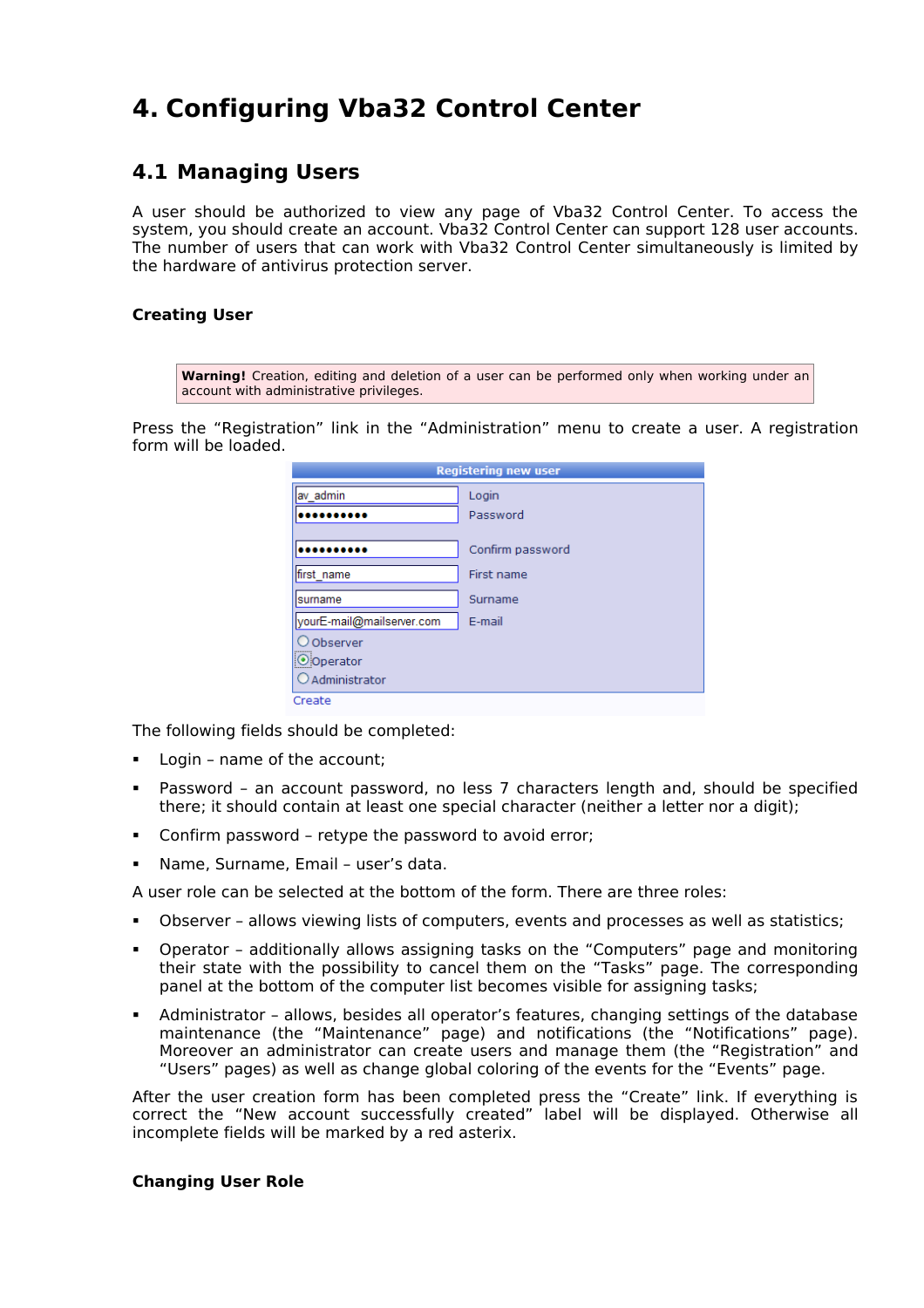**Warning!** Creation, editing and deletion of a user can be performed only when working under an account with administrative privileges.

Press the "Users" link in the "Administration" menu to display a list of users that is used for changing user role. Press a link that indicates user's current role in the list opposite the account which role is to be changed.

| <b>UserManaging</b> |         |        |                                                                              |                 |                  |              |  |
|---------------------|---------|--------|------------------------------------------------------------------------------|-----------------|------------------|--------------|--|
| Login               |         |        | lFirst namelLast namelCreation date                                          | lEmail          | lLast login date | <b>IRole</b> |  |
| ladmin              | 'admin. | ladmin | 26.05.2009 12:45:32ladmin@admin.com 06.11.2009 17:20:08 Administrator Delete |                 |                  |              |  |
| av_admin            |         |        | Operator                                                                     | I Update Cancel |                  |              |  |

A drop-down list will be invoked. Select a new role from it and press the "Update" link. Use the "Cancel" link to undo the action. Results of modifications are displayed immediately in the list of users.

See "Creating User" topic to learn more about user roles.

#### **Deleting User**

**Warning!** Creation, editing and deletion of a user can be performed only when working under an account with administrative privileges.

Press the "Users" link in the "Administration" menu to display a list of users that is used for deleting a user. Press the "Delete" link opposite needed account in the list and confirm the operation.

|               | <b>UserManaging</b>          |        |                         |                                |                          |                       |           |  |  |
|---------------|------------------------------|--------|-------------------------|--------------------------------|--------------------------|-----------------------|-----------|--|--|
| <b>ILogin</b> | First name Last              |        | ICreation date          | lEmail                         | Last login date          | IRole                 |           |  |  |
| lladmin       | ladmin                       | ladmin | 126.05.2009<br>12:45:32 | ladmin@admin.com               | 106.11.2009<br>117:20:08 | AdministratorDeletell |           |  |  |
|               | lav adminifirst namelsurname |        | 106.11.2009<br>17:25:30 | lvourE-<br>mail@mailserver.com | 106.11.2009<br>117:25:30 | lOperator             | (Deletel) |  |  |

#### **Modifying Private Information and Password**

The web-interface of Vba32 Control Center allows users to modify their own private information and password. To do so, press "Main" link in the "Settings" menu. The settings page will be loaded.

| <b>Settings</b>      |                                |  |  |  |  |  |  |
|----------------------|--------------------------------|--|--|--|--|--|--|
|                      | Private information/Appearance |  |  |  |  |  |  |
| Login                | admin                          |  |  |  |  |  |  |
| First name           | ladmin                         |  |  |  |  |  |  |
| Surname              | admin                          |  |  |  |  |  |  |
|                      |                                |  |  |  |  |  |  |
| Language             | English<br>$\checkmark$        |  |  |  |  |  |  |
| Page template        | mstrPageMain<br>v              |  |  |  |  |  |  |
| Theme                | Main<br>v                      |  |  |  |  |  |  |
|                      |                                |  |  |  |  |  |  |
| Save                 |                                |  |  |  |  |  |  |
|                      | Changing Password              |  |  |  |  |  |  |
| Password             |                                |  |  |  |  |  |  |
| New password         |                                |  |  |  |  |  |  |
| Confirm new password |                                |  |  |  |  |  |  |
| Change password      |                                |  |  |  |  |  |  |

To modify name and surname, specify the corresponding data to the "Name" and "Surname" fields and press "Save".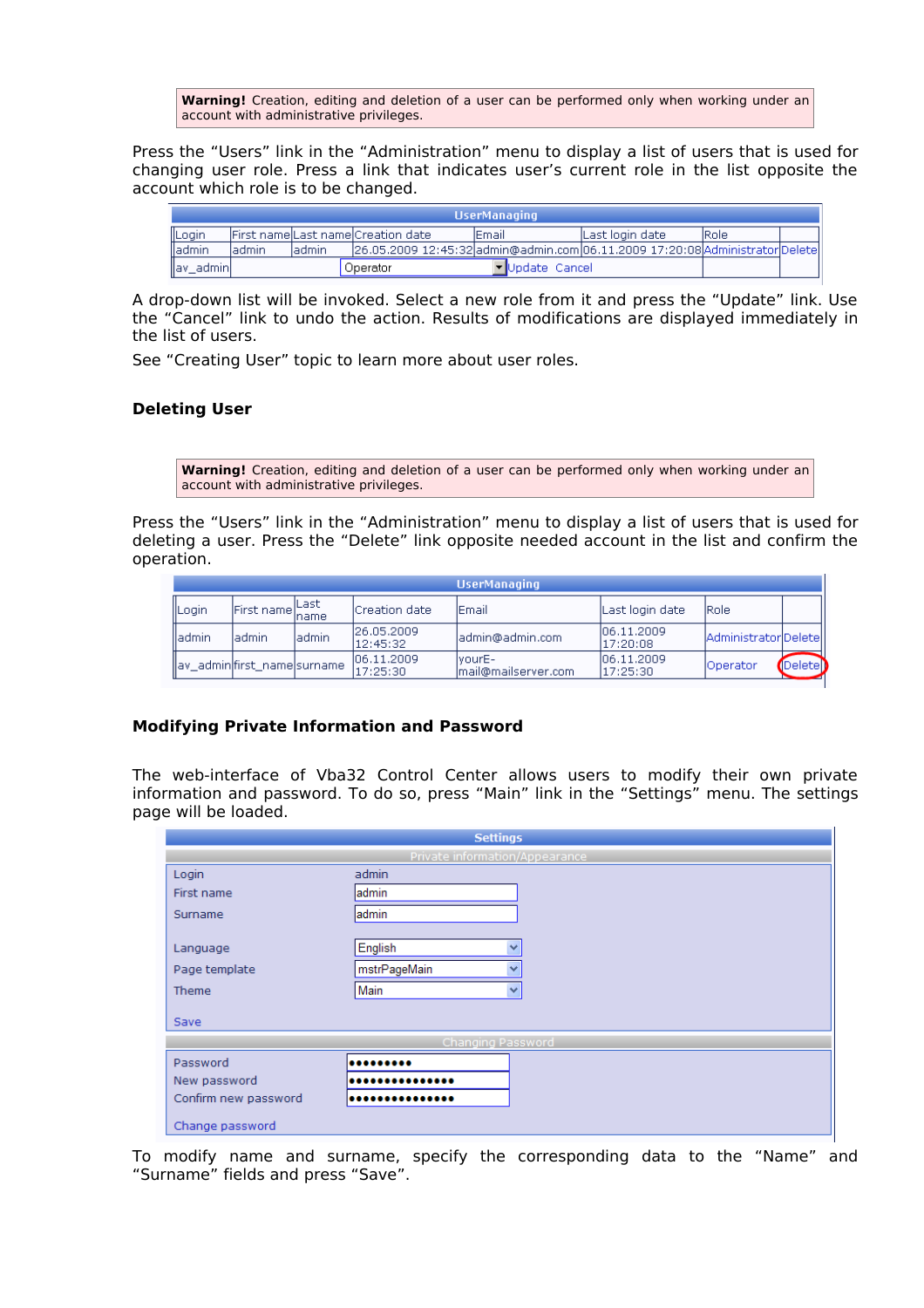**Note:** Lagin as well as e-mail can't be changed after the registration. Instead you should create a new user with new login.

To change the password, complete the "Changing Password" form with the current password (the "Password" field) and a new password (the "Confirm new password" field). After the completion press the "Change password" link.

**Note:** It's impossible to change private information and password of other user.

## <span id="page-20-0"></span>**4.2 Configuring Appearance**

The web-interface of Vba32 Control Center is rather flexible and can be configured for user's need. It supports various appearance templates, color schemes and themes.

Majority of the settings can be applied for the current user only; it will be reported if the specified option can affect other users.

Appearance settings are saved and applied when accessing Vba32 Control Center next time.

#### **Configuring Appearance Templates**

There are several variants of the appearance and mutual alignment of the controls on the Vba32 Control Center pages. One of them is the variant with a navigation menu on the left, another one is on top.

Open a page containing settings to choose an appearance template. To do so, press the "Main" link in the "Settings" menu.

Appearance template is specified by the "Page template" drop-down list.

| <b>Settings</b> |                                |  |  |  |  |  |
|-----------------|--------------------------------|--|--|--|--|--|
|                 | Private information/Appearance |  |  |  |  |  |
| Login           | admin                          |  |  |  |  |  |
| First name      | admin                          |  |  |  |  |  |
| Surname         | admin                          |  |  |  |  |  |
|                 |                                |  |  |  |  |  |
| Language        | English<br>v                   |  |  |  |  |  |
| Page template   | mstrPageMain                   |  |  |  |  |  |
| <b>Theme</b>    | Main<br>$\checkmark$           |  |  |  |  |  |
|                 |                                |  |  |  |  |  |
| Save            |                                |  |  |  |  |  |

After the needed template has been chosen you should press the "Save" link. The settings are applied immediately.

#### **Configuring Appearance Theme**

Vba32 Control Center supports page appearance themes (color design).

Open a page containing settings to choose an appearance theme. To do so, press the "Main" link in the "Settings" menu.

Appearance theme is specified by the "Theme" drop-down list.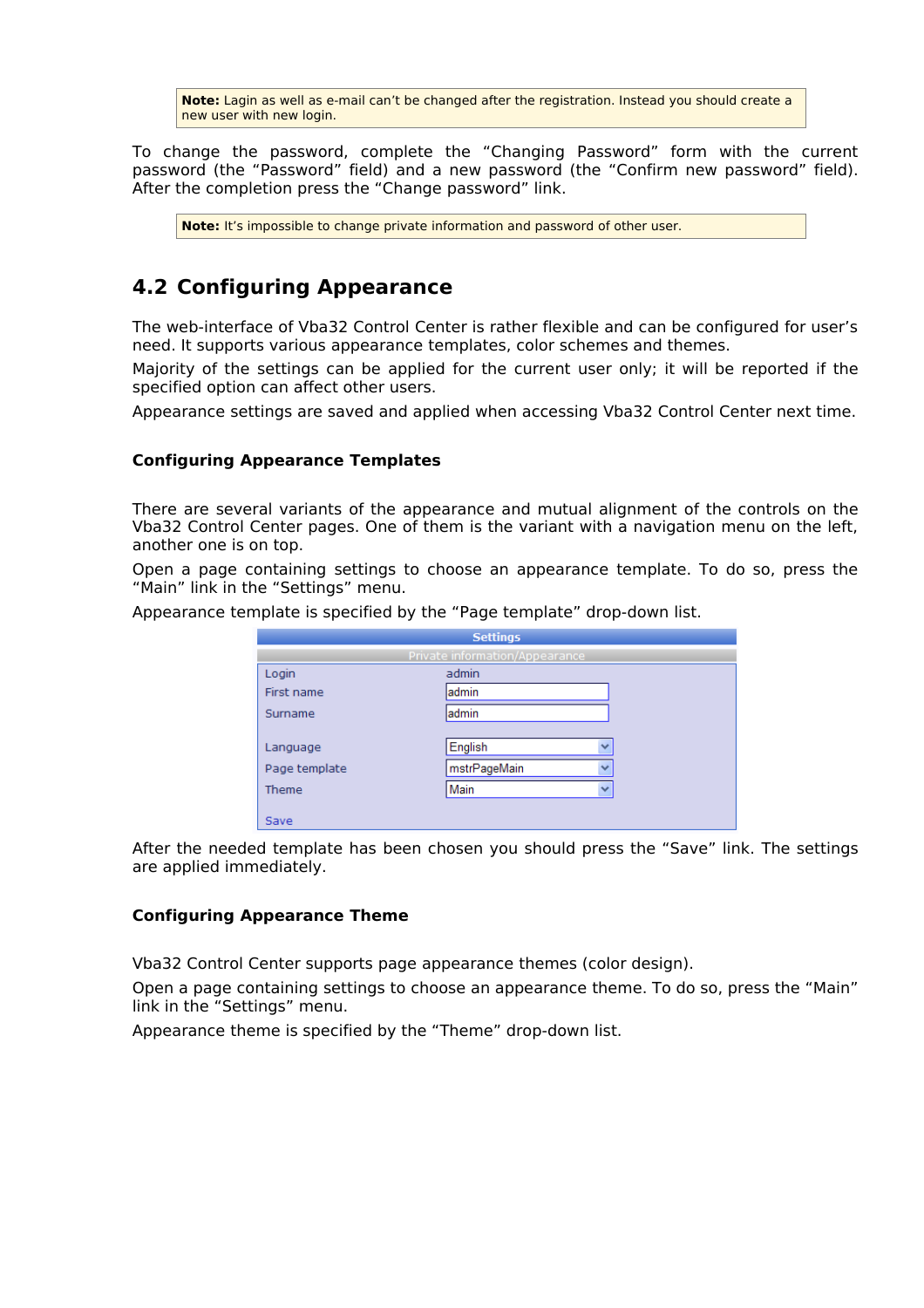| <b>Settings</b>      |                                |   |  |
|----------------------|--------------------------------|---|--|
|                      | Private information/Appearance |   |  |
| Login                | admin                          |   |  |
| First name           | admin                          |   |  |
| Surname              | admin                          |   |  |
|                      |                                |   |  |
| Language             | English                        | Ÿ |  |
| Page template        | mstrPageMain                   | Ÿ |  |
| Theme                | Patriotic                      | v |  |
| Save                 |                                |   |  |
|                      | <b>Changing Password</b>       |   |  |
| Password             |                                |   |  |
| New password         |                                |   |  |
| Confirm new password |                                |   |  |
| Change password      |                                |   |  |

After the needed color theme has been chosen you should press the "Save" link. The settings are applied immediately.

#### **Configuring Events Coloring**

**Note:** This option affects all Vba32 Control Center users.

Vba32 Control Center allows using coloring of different types of the events displayed on the "List of events" page.

| <b>List of events</b>     |                                                                          |                        |                                |                                                                                                                                                                                                                                |                             |  |  |  |
|---------------------------|--------------------------------------------------------------------------|------------------------|--------------------------------|--------------------------------------------------------------------------------------------------------------------------------------------------------------------------------------------------------------------------------|-----------------------------|--|--|--|
| Filter                    | Temporary filter                                                         |                        |                                | $\vee$<br>Temporary group                                                                                                                                                                                                      |                             |  |  |  |
|                           | Design Browse<br>Page size 25<br>×<br>Enable automatic update of content |                        |                                |                                                                                                                                                                                                                                |                             |  |  |  |
|                           | $<<$ Page 1 of 79 > >>                                                   |                        |                                |                                                                                                                                                                                                                                | Found:                      |  |  |  |
| Computer <br><b>IName</b> | Event                                                                    |                        | Event time † Component  Object |                                                                                                                                                                                                                                | Comment                     |  |  |  |
| <b>IPIONEER</b>           | vba32.virus.suspict                                                      | 28.10.2009<br>12:46:45 | Vba32 GUI<br>Scanner           | F:\public\Tests\ test Autorun\podozri<br>t\A0008566.exe                                                                                                                                                                        | Embedded.Win95.CIH<br>l03.b |  |  |  |
| <b>IIPTONEER</b>          | vba32.virus.suspict                                                      | 28.10.2009<br>12:46:45 | Vba32 GUI<br><b>Scanner</b>    | F:\public\Tests\_test_Autorun\podozri<br>INESSERVER.EXE                                                                                                                                                                        | Embedded.Win95.CIH<br>lo3.b |  |  |  |
| <b>IPIONEER</b>           | vba32.virus.suspict                                                      | 28.10.2009<br>12:46:45 | Vba32 GUI<br><b>Scanner</b>    | F:\public\Tests\_test_Autorun\podozri<br>t2\ESSERVER.EXE                                                                                                                                                                       | Embedded.Win95.CIH<br>l03.b |  |  |  |
| PIONEER                   | vba32.virus.found                                                        | 28.10.2009<br>12:46:44 | Vba32 GUI<br>Scanner           | F:\public\Tests\tst\0\testX_v2.exe:{S<br>FX}\00000000                                                                                                                                                                          | <b>EICAR-Test-File</b>      |  |  |  |
| PIONEER                   | vba32.virus.found                                                        | 28.10.2009<br>12:45:55 | Vba32 GUI<br><b>Scanner</b>    | F:\public\Tests\TestDriverMon\TestX\t<br>estX_v2.exe: {SFX }\00000000                                                                                                                                                          | EICAR-Test-File             |  |  |  |
| PIONEER                   | lvba32.virus.found                                                       | 28.10.2009<br>12:35:22 | Vba32 GUI<br><b>Scanner</b>    | F:\public\20081211\from_styx\[feedbac<br>k]\Sent\MESSAGES.TBB: {TBB}\[From:Mik<br>hail S. Pobolovets - Feedback 06.08.08 15:14]:<br><b>KMIME WORER.rar:</b><br>{RAR}\E75A60C73EB39487AF66D5BA7702CF69B713AB6<br>$B$ . $\{PE\}$ | Virus.Win32.Xorer.a         |  |  |  |
| PIONEER                   | lvba32.virus.found                                                       | 28.10.2009<br>12:35:21 | Vba32 GUI<br><b>Scanner</b>    | F:\public\20081211\from_styx\[feedbac<br>k]\Sent\MESSAGES.TBB: {TBB }\[From:Mik<br>hail S. Pobolovets - Feedback 06.08.08 15:14]:<br>{{MIME}\XORER.rar:<br>{RAR}\DFF9E83AF131E3AA240BF1CC910308AAC41E107<br>$C$ . $\{PE\}$     | Virus.Win32.Xorer.g         |  |  |  |

Color scheme can be configured on the "Event color" form of the "Settings" page. To open it, press the "Additional" link in the "Settings" menu.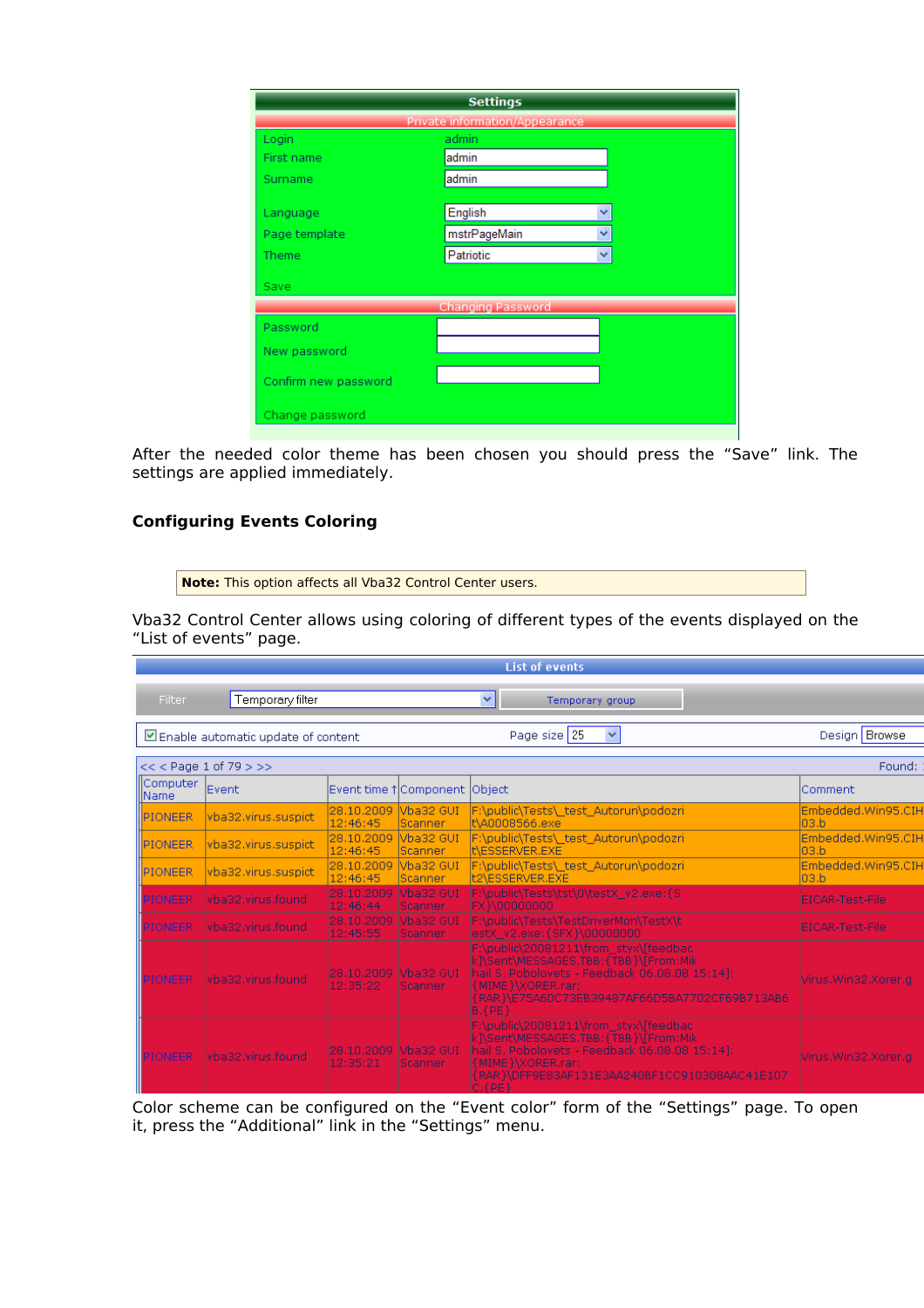| vba32.scanner.loaded    |        |  |
|-------------------------|--------|--|
| vba32.scanner.paused    |        |  |
| vba32.scanner.started   |        |  |
| vba32.scanner.stopped   |        |  |
| yba32.scanner.unloaded  |        |  |
| vba32.virus.cured       |        |  |
| vba32.virus.found       | nsor   |  |
| vba32.virus.suspict     | Orange |  |
| $<<$ < Page 5 of 5 > >> |        |  |

A list of event types registered in the system is displayed in a form of a multipage table. Page browsing is standard: links  $>$  and  $<$  load the next and the previous page correspondingly, << and >> - the first and the last one.

To change the color of an event, press its name, selecting the color needed from the invoked drop-down list and press "Update".

| llvba32.scanner.loaded    |                                |
|---------------------------|--------------------------------|
| llvba32.scanner.paused    |                                |
| lvba32.scanner.started    |                                |
| llvba32.scanner.stopped   |                                |
| llvba32.scanner.unloadedl |                                |
| lvba32.virus.cured        |                                |
| llvba32.virus.found       | v Update Cancel<br>Transparent |
| vba32.virus.suspict       | Orange                         |
| $<<$ < Page 5 of 5 > >>   |                                |

Settings are applied immediately; results can be viewed on the "List of events" page.

#### **Configuring Columns in List of Computers**

Vba32 Control Center allows enabling/disabling display of columns in the list of computers.

To select columns that will be displayed in the list of computers, you should press the "Additional" link in the "Settings" menu. All fields needed should be checked.

| <b>Settings</b>                     |                                  |                        |  |  |  |  |
|-------------------------------------|----------------------------------|------------------------|--|--|--|--|
|                                     | Display fields in computer list: |                        |  |  |  |  |
| ■ Computer Name                     | $\Box$ Activity                  | ⊠ср∪                   |  |  |  |  |
| $\nabla$ IP address.                | $\Box$ Latest update             | $\boxdot$ Key          |  |  |  |  |
| $\nabla$ Control center             | VVha32 Version                   | <b>M</b> RAM           |  |  |  |  |
| $\nabla$ Domain<br>Latest infection |                                  | $\Box$ Integrity       |  |  |  |  |
| $\boxdot$ Login                     | LLatest malware                  | Operating system type  |  |  |  |  |
| <b>□</b> Description                |                                  |                        |  |  |  |  |
| Automatic self-refresh settings     |                                  |                        |  |  |  |  |
| Events (seconds)                    | 300                              | 600<br>Tasks (seconds) |  |  |  |  |

Press the "Save" link to apply the settings.

#### **Configuring Automatic Asynchronous Content Refresh**

When you are viewing the tables by the web-interface, it's necessary to refresh forcibly a page in your web-browser to get relevant data. Vba32 Control Center supports automatic refresh of the table content in specified time intervals without need to refresh the entire page (technology of asynchronous java-scripts is used).

**Note:** The feature is implemented for two most refreshing lists: event list and task list.

To enable asynchronous content refresh, check the "Enable automatic update of content" flag on the page containing the corresponding list. The settings are applied immediately and saved for the current user.

Press the "Additional" link in the "Settings" menu to configure refresh intervals. The intervals should be specified in the "Events" and "Tasks" edit boxes on the "Configuring automatic content refresh" form, separately for each list.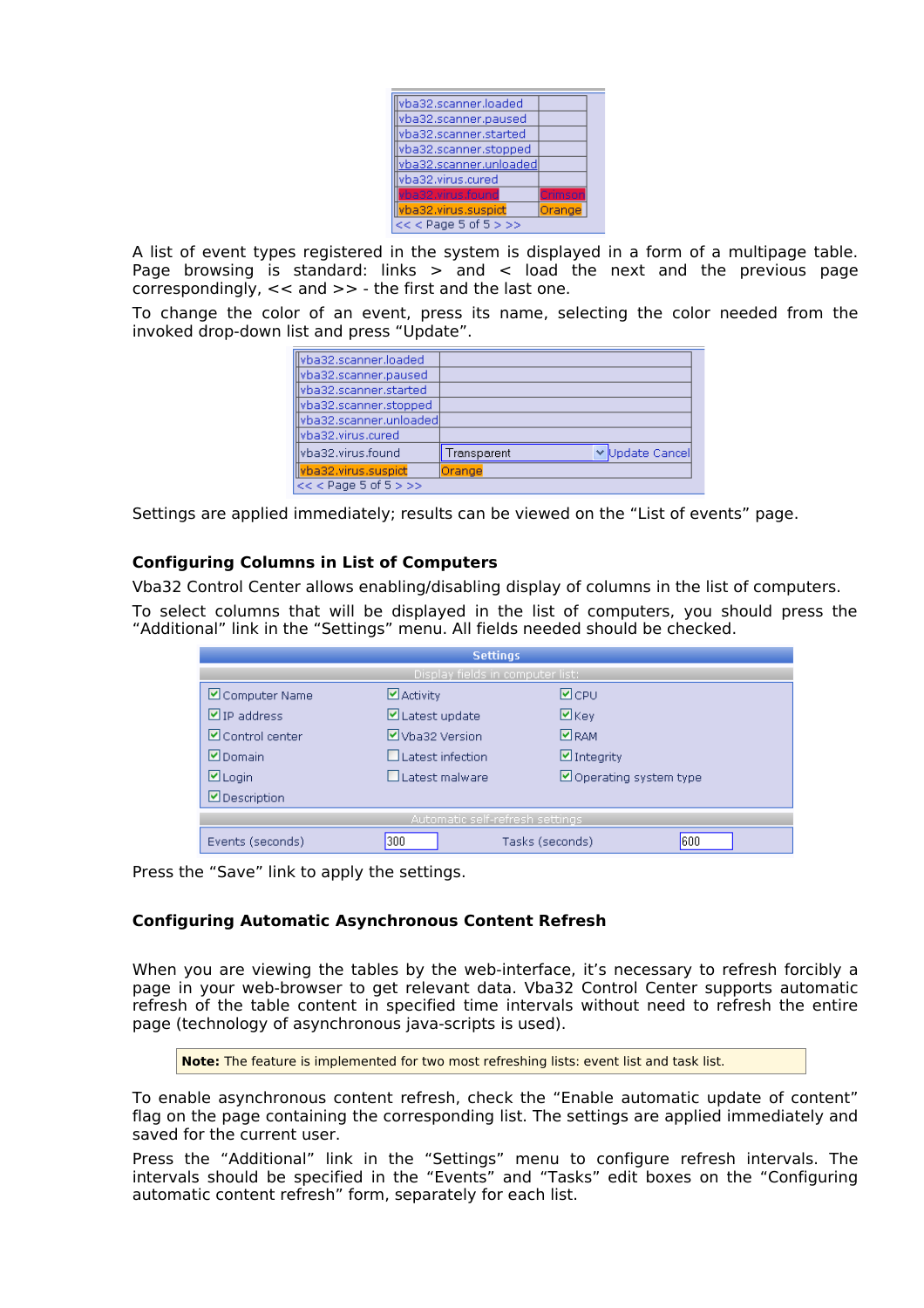**Warning!** Automatic content refresh entails additional load on the database server as well as on your web-browser. It's not recommended to decrease a refresh interval greatly.

Press the "Save" link to apply the settings.

## <span id="page-23-0"></span>**4.3 Configuring Notifications**

Vba32 Control Center allows notifying specialists responsible for computer protection of the events. There are three notification types:

- by e-mail;
- by jabber;
- by net send.

First two types require a server that provides the corresponding service.

**Note:** It's recommended to use local servers for notifications such as mail and jabber.

Individual notification settings (recipient, text, etc) can be specified for each registered type of events.

**Warning!** This configuration can be made only when working under an account with administrative privileges.

Press the "Notifications" link in the "Administration" menu to change the notification settings.

#### **Selecting Event to Be Notified of**

The "Registered events" form contains multipage list of the events registered in the system. Page browsing is standard: links  $>$  and  $\lt$  load the next and the previous page correspondingly, << and >> - the first and the last one.

The "Notify" column, on the left of the event name, contains an option in a form of an icon whether notifications will be sent when the event has been registered or not. If the icon is green notifications will be sent. To change the option, press the icon, and it will become red.

| Registered events |                                     |  |  |  |  |
|-------------------|-------------------------------------|--|--|--|--|
| Notify            | Event J                             |  |  |  |  |
| ×                 | vba32.program.pathscan.started      |  |  |  |  |
| ×                 | vba32.program.started               |  |  |  |  |
| ×                 | vba32.program.terminated            |  |  |  |  |
| ×                 | vba32.program.update.error          |  |  |  |  |
| ×                 | vba32.program.update.success        |  |  |  |  |
| ×                 | vba32.program.update.success.reboot |  |  |  |  |
| ×                 | vba32.scanner.finished              |  |  |  |  |
| ×                 | vba32.scanner.loaded                |  |  |  |  |
| ×                 | vba32.scanner.paused                |  |  |  |  |
| ×                 | vba32.scanner.resumed               |  |  |  |  |
| ×                 | vba32.scanner.started               |  |  |  |  |
| ×                 | vba32.scanner.stopped               |  |  |  |  |
| ×                 | vba32.scanner.unloaded              |  |  |  |  |
| ×                 | vba32.virus.cured                   |  |  |  |  |
|                   | vba32.virus.found                   |  |  |  |  |

 $<<$  Page 3 of 4 > >>

After the "Notify" option has been checked it's necessary to specify notification type and to configure some settings.

To configure notifications individually for each event, press the event name in the list. The header of a form on the right of the list will be changed to the event name automatically.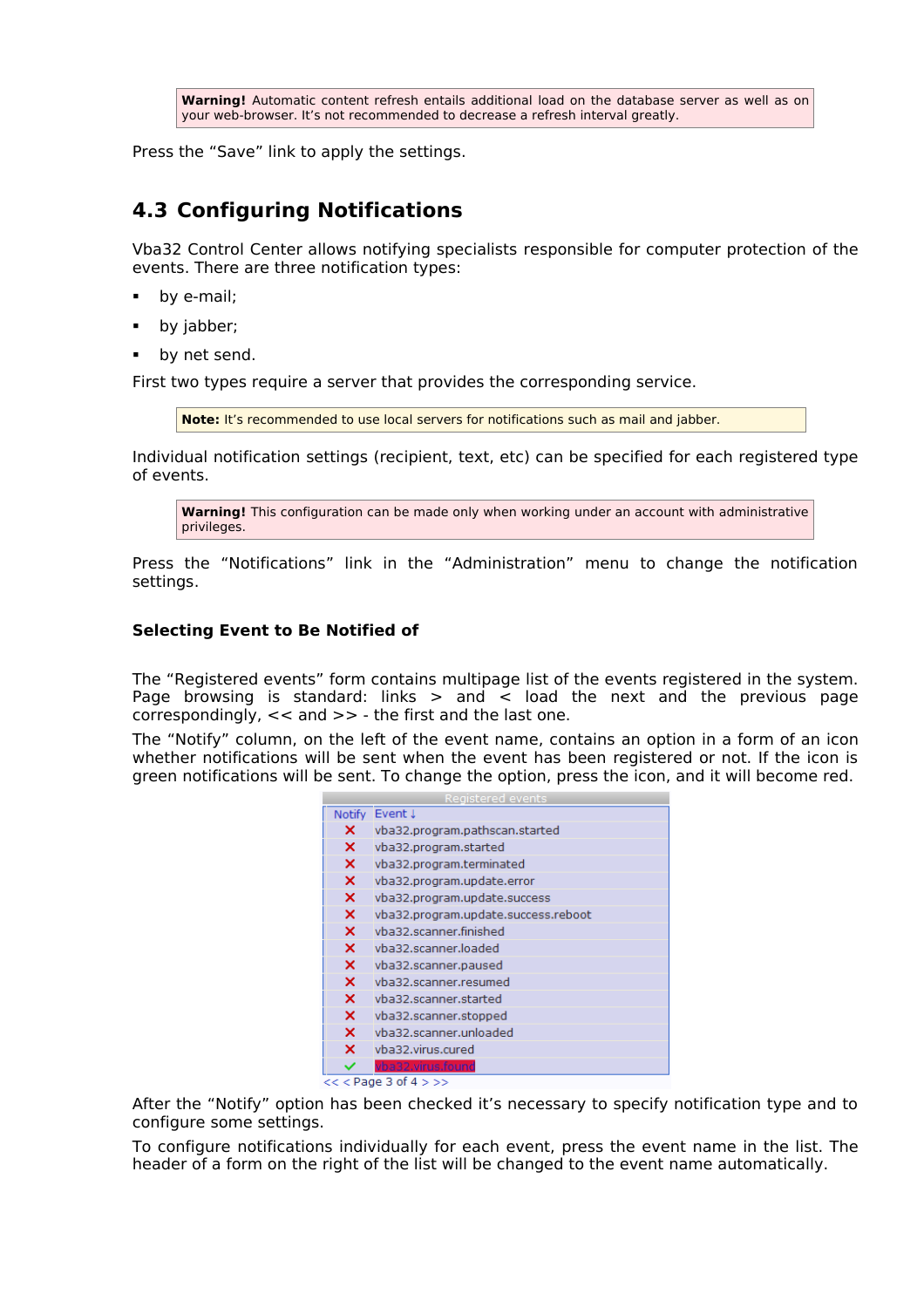|                           | Registered events                   |                     | vba32.virus.found |               |  |  |  |
|---------------------------|-------------------------------------|---------------------|-------------------|---------------|--|--|--|
| <b>Notify</b>             | Event !                             | Mail Jabber NetSend |                   |               |  |  |  |
| ×                         | vba32.program.pathscan.started      | Use mail            |                   |               |  |  |  |
| ×                         | vba32.program.started               | Subject             | Recipients        |               |  |  |  |
| ×                         | vba32.program.terminated            |                     |                   |               |  |  |  |
| $\boldsymbol{\mathsf{x}}$ | vba32.program.update.error          |                     |                   | Add           |  |  |  |
| $\times$                  | vba32.program.update.success        | <b>Body</b>         |                   | <b>Delete</b> |  |  |  |
| ×                         | vba32.program.update.success.reboot |                     |                   |               |  |  |  |
| ×                         | vba32.scanner.finished              |                     |                   |               |  |  |  |
| ×                         | vba32.scanner.loaded                |                     |                   |               |  |  |  |
| ×                         | vba32.scanner.paused                |                     |                   |               |  |  |  |
| ×                         | vba32.scanner.resumed               |                     |                   |               |  |  |  |
| ×                         | vba32.scanner.started               |                     |                   |               |  |  |  |
| ×                         | vba32.scanner.stopped               | $O$ Low             |                   |               |  |  |  |
| ×                         | vba32.scanner.unloaded              | $\bigcirc$ Normal   |                   |               |  |  |  |
| ×                         | vba32.virus.cured                   | $\odot$ High        |                   |               |  |  |  |
| ✓                         | ba32.virus.found                    | Save                |                   |               |  |  |  |
|                           | $<<$ Page 3 of 4 $>>$               |                     |                   |               |  |  |  |

#### **Configuring Notifications by E-mail**

A mail server should be specified to send notifications by e-mail. The "Mail settings" form of the "Notification service settings" page is designed for this purpose.

The "Mail server" field should contain the IP-address of the server that will be used for sending mail. As a rule, a local server of your company should be used.

Type the name of a mailbox that mail will be sent from in the "From" field.

```
Warning! Some mail servers require specifying real mail box.
```
The "Display name" field should contain the name that will be displayed in a mail client instead of the e-mail address specified in the "From" field

| Mail settings |                                          |  |  |
|---------------|------------------------------------------|--|--|
| Mail server   | 192.168.234.164                          |  |  |
| <b>From</b>   | test1@testlab2.vba.com.by                |  |  |
| Display name  | <b>IVba32 Control Center Notificatid</b> |  |  |
| Save          |                                          |  |  |

Press the "Save" link to apply the settings.

To configure notification body and recipients, select the event (see "Selecting Event to Be Notified of") and press the "Mail" link on the form located on the right of the event list.

| vba32.virus.found     |        |  |  |
|-----------------------|--------|--|--|
|                       |        |  |  |
| Subject<br>Recipients |        |  |  |
|                       | Add    |  |  |
| av-admin@company.com  | Delete |  |  |
|                       |        |  |  |
|                       |        |  |  |

Check the "Use mail" flag to enable mail notification of the event.

To add a recipient of the notification, type his e-mail address to the "Recipients" field and press the "Add" link. Specified address will be added to the list. To delete a recipient, you should select him in the list and press the "Delete" link.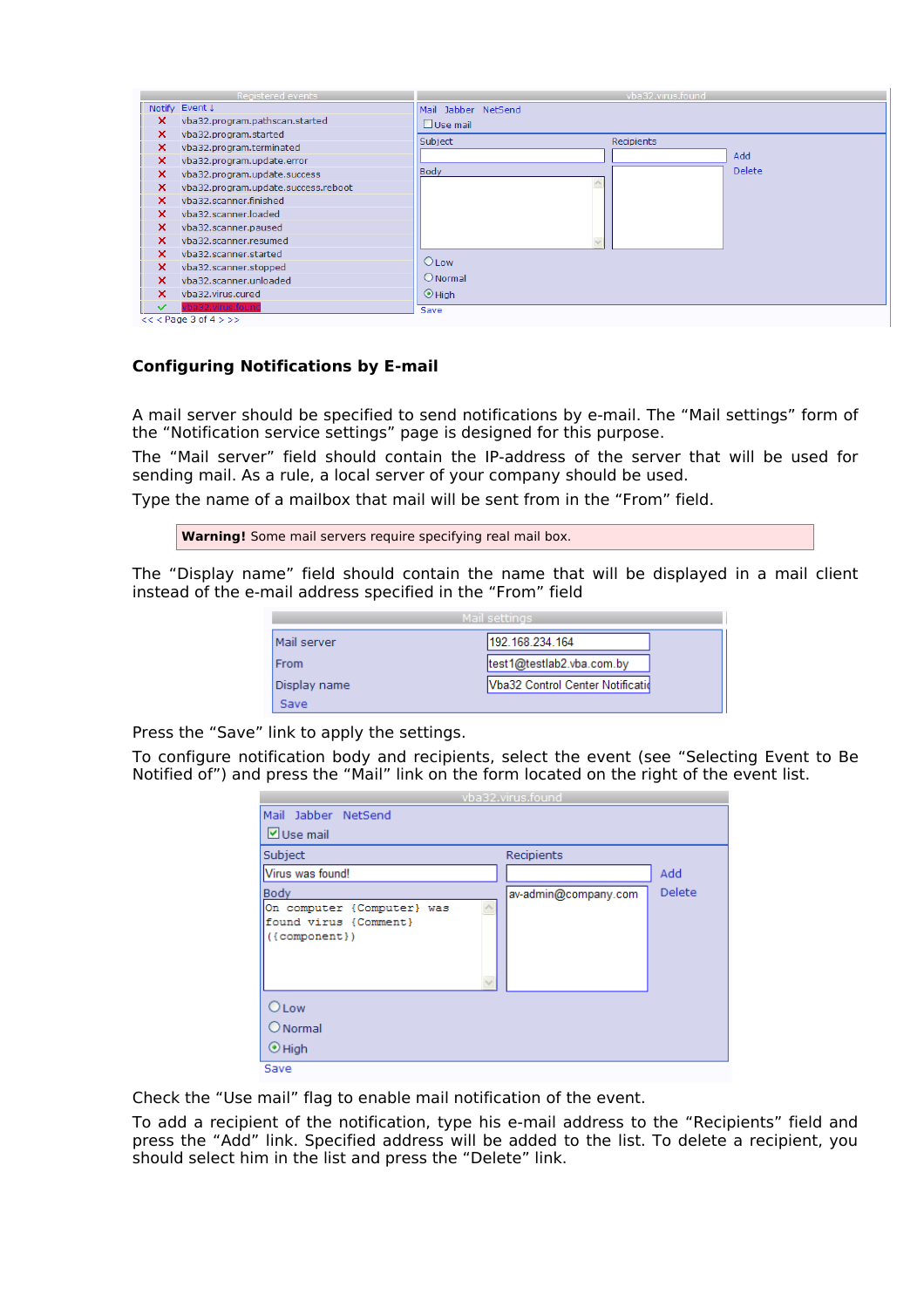The "Subject" and "Body" fields should contain subject and body of the notification correspondingly. You can use the replacing macros (see "Replacing Macros for Subject and Body of Notification" to learn more).

Priority of the notification can be set by a switch on the page bottom.

Press the "Save" link to apply the settings.

#### **Configuring Notifications by Jabber**

A jabber server as well as account should be specified to send notifications by jabber. The "Jabber settings" form of the "Notification service settings" page is designed for this purpose.

You should type the server name to the "Jabber server" field. It will be used for sending messages.

**Note:** You can use external servers such as jabber.ru or jabber.org. But it's recommended to install the local one (e.g. ejabberd).

The "From" field should contain JID (account identifier) that will be used for sending messages. The account must be registered earlier with the help of your server services.

The "Password" field should contain a password of the account specified in the "From" field.

| Jabber settings |                 |                        |  |
|-----------------|-----------------|------------------------|--|
|                 | Jabber server   | 192.168.234.72         |  |
|                 | Jabber from     | vba32cc@192.168.234.72 |  |
|                 | Jabber password |                        |  |
|                 | Save            |                        |  |

Press the "Save" link to apply the settings.

To configure notification body and recipients, select the event (see "Selecting Event to Be Notified of") and press the "Jabber" link on the form located on the right of the event list.

| vba32.virus.found                                                             |  |                         |        |
|-------------------------------------------------------------------------------|--|-------------------------|--------|
| Mail Jabber NetSend                                                           |  |                         |        |
| ■Use Jabber                                                                   |  |                         |        |
|                                                                               |  | Recipients              |        |
|                                                                               |  |                         | Add    |
| <b>Body</b>                                                                   |  | av-admin@192.168.234.72 | Delete |
| On computer {Computer} was<br>found virus {Comment}<br>$({\text{component}})$ |  |                         |        |
|                                                                               |  |                         |        |
| Save                                                                          |  |                         |        |
|                                                                               |  |                         |        |

Check the "Use Jabber" flag to enable jabber notification of the event.

To add a recipient of the notification, type his JID to the "Recipients" field and press the "Add" link. Specified JID will be added to the list. To delete a recipient, you should select him in the list and press the "Delete" link.

The "Body" field should body of the notification. You can use the replacing macros (see "Replacing Macros for Subject and Body of Notification" to learn more).

Press the "Save" link to apply the settings.

#### **Configuring Notifications by net send**

**Warning!** To send correctly notifications by net send, the "Messenger service" service should be launched at the server as well as at recipient's computer.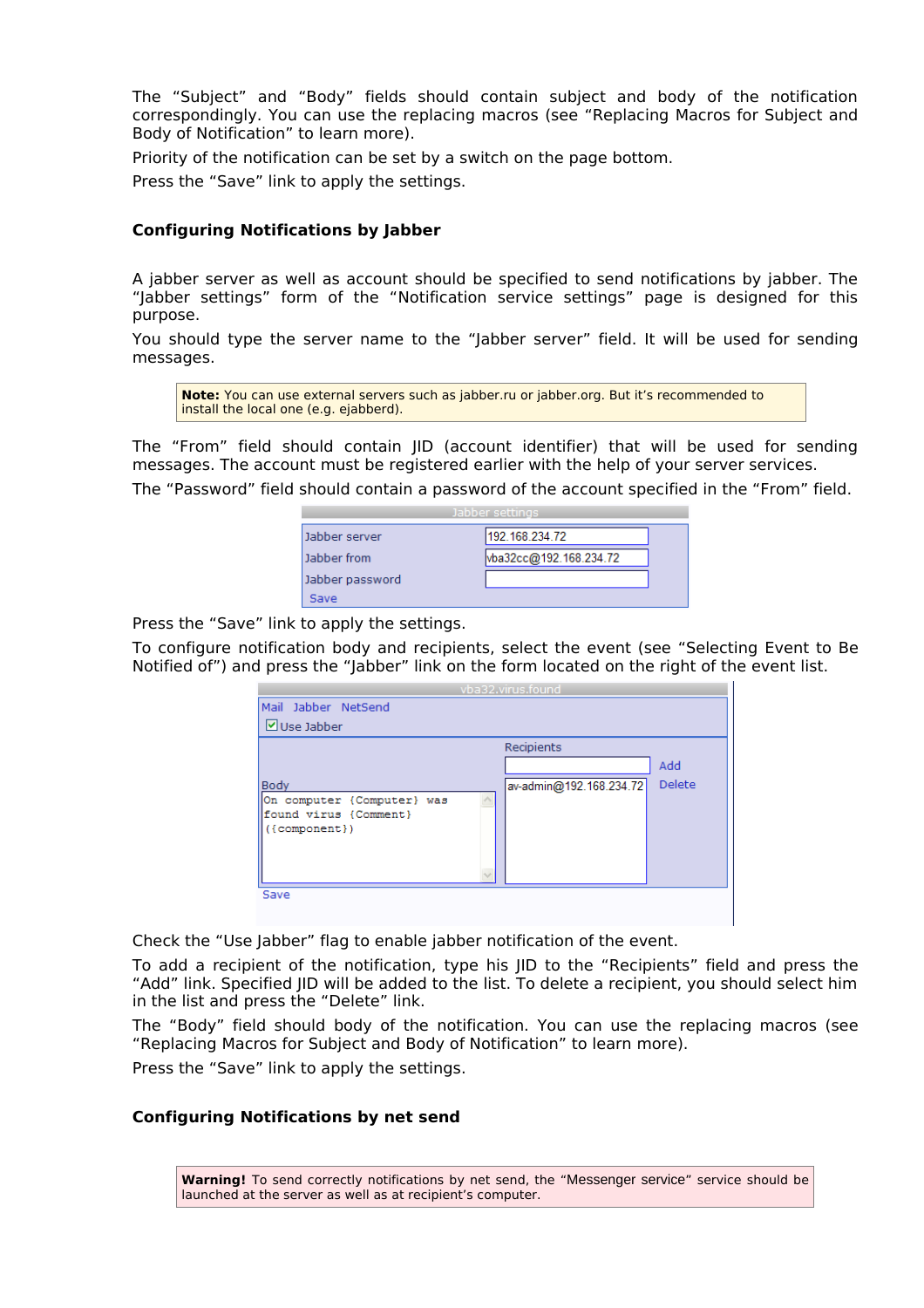To configure notification body and recipients, select the event (see "Selecting Event to Be Notified of") and press the "NetSend" link on the form located on the right of the event list.

| vba32.virus.found                               |                |        |  |  |
|-------------------------------------------------|----------------|--------|--|--|
| Mail Jabber NetSend                             |                |        |  |  |
| VUse NetSend                                    |                |        |  |  |
|                                                 | Recipients     |        |  |  |
|                                                 |                | Add    |  |  |
| <b>Body</b>                                     | 192.168.234.47 | Delete |  |  |
| On computer {Computer} was                      |                |        |  |  |
| found virus {Comment}<br>$({\text{component}})$ |                |        |  |  |
|                                                 |                |        |  |  |
|                                                 |                |        |  |  |
|                                                 |                |        |  |  |
| Save                                            |                |        |  |  |

To enable notifications by net send for the event, the "Use NetSend" flag should be checked.

To add a recipient of the notification, type his computer name or IP-address to the "Recipients" field and press the "Add" link. Specified address will be added to the list. To delete a recipient, you should select him in the list and press the "Delete" link.

The "Body" field should body of the notification. You can use the replacing macros (see "Replacing Macros for Subject and Body of Notification" to learn more).

Press the "Save" link to apply the settings.

#### **Replacing Macros for Subject and Body of Notification**

You can use replacing macros which values will be substituted on the basis of specific event when body and/or subject of a notification are being formed. The following macros are available:

- {Computer} the name of the computer where the event has occurred;
- {IPAddress} the IP-address of the computer where the event has occurred;
- {EventName} the name of the event;
- $\blacksquare$  {EventTime} date and time of the event;
- {Component} a component that has generated the event;
- {Object} an object involved in the event;
- {Comment} event commentary.

For example, a virus detection notification may be as follows:

**WARNING! Virus {Comment} in {Object} ({Component}) has been detected at computer {Computer}**

### <span id="page-26-0"></span>**4.4 Configuring Database Maintenance**

Vba32 Control Center stores its data in the database. It may become too large with the time being and reduce the performance of Vba32 Control Center.

**Warning!** You should monitor the size of the Vba32 Control Center database. The greater its size the greater server hardware requirements. It's strongly recommended to make backups of the database periodically.

The information on obsolete events can be removed from the database. A periodic maintenance service clears the database of the events automatically. Moreover Vba32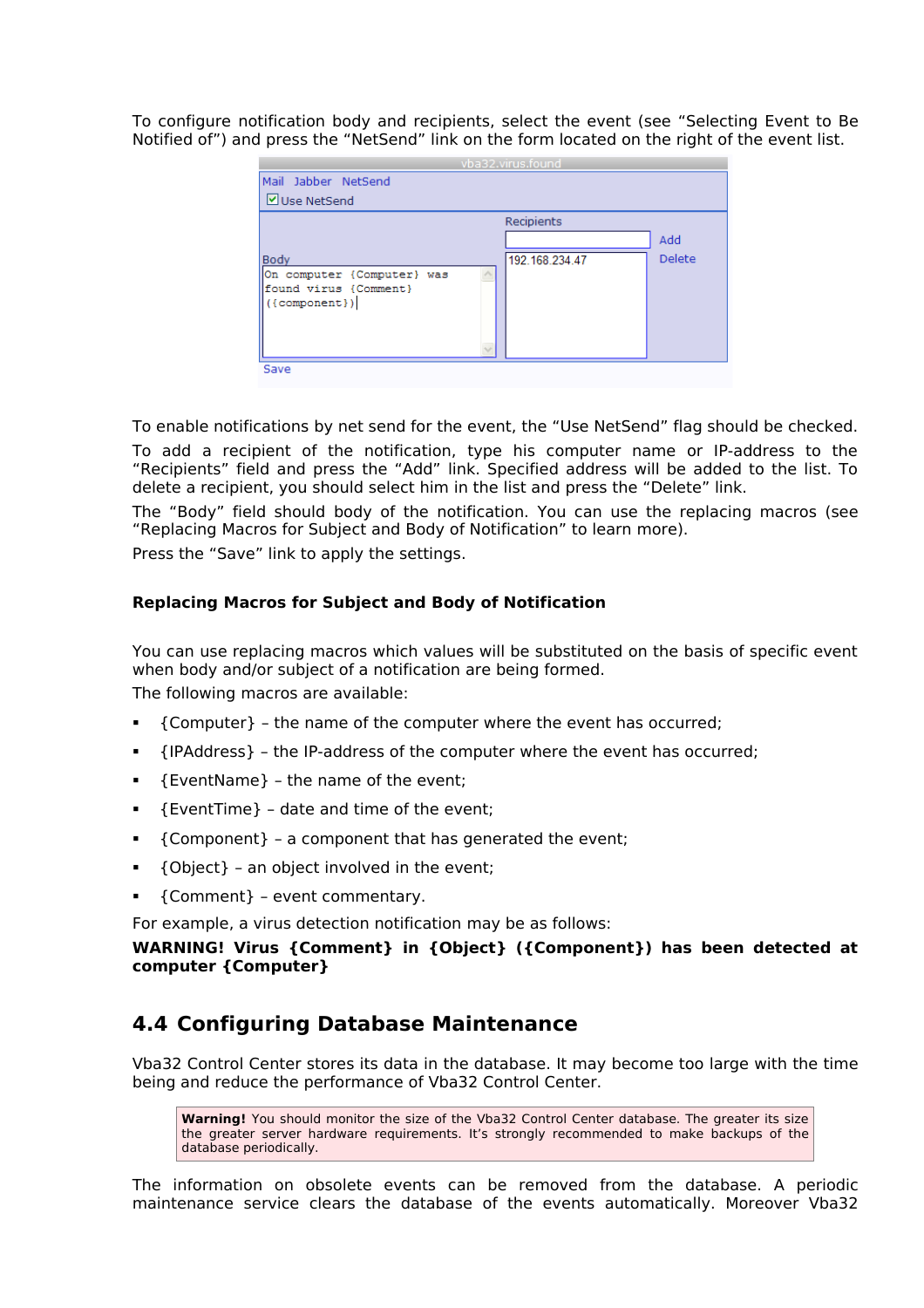Control Center can be configured not to remove from the database events of the specified type (e.g. malware detection events or other critical events).

**Warning!** This configuration can be made only when working under an account with administrative privileges.

Press the "Maintenance" link in the "Administration" menu to configure the database maintenance. In the "Delete events older (days)" field on the "Settings" form you should specify the number of days on the expiry of which the events will be removed from the database.

|                                                          | Settings                        |  |  |  |
|----------------------------------------------------------|---------------------------------|--|--|--|
| Maintenance interval (seconds) 60                        |                                 |  |  |  |
| $\Box$ Send events to parent Control Center periodically |                                 |  |  |  |
| Server, IP address                                       | 192.168.234.33                  |  |  |  |
| Data sending interval                                    | $\ln 10$<br>Daily<br>hours<br>v |  |  |  |
| Delete events older (days)                               | 90                              |  |  |  |
| Delete tasks older (days)                                | 90                              |  |  |  |
| Save                                                     |                                 |  |  |  |

Besides of clearing the database of obsolete events the periodic maintenance service also switches the status of assigned task to "Execution timeout" if Agent hasn't replied within a minute; of executing task to "Execution timeout" if the task hasn't been finished within two hours.

The same form allows configuring a period of time on expiry of which the service checks the database for the need of event clearing or updating task state. Use the "Maintenance interval (seconds)" field for this purpose.

Press the "Save" link to apply the settings.

You can specify the events that will never be removed from the database on the "Maintenance service settings" page. The "Events to send" form displays a multipage list of the events registered in the system. Page browsing is standard: links > and < load the next and the previous page correspondingly,  $\lt$  and  $\gt$   $\gt$  - the first and the last one.

The "Do not delete" column, on the left of the event name, contains an option in a form of an icon whether the event will remain in the database regardless of its registration time. If the icon is green the event won't be removed from the database during the maintenance. To change the option, press the icon, and it will become red.

| Events to send        |                         |                        |  |
|-----------------------|-------------------------|------------------------|--|
|                       | $<<$ < Page 5 of 5 $>>$ |                        |  |
|                       | Send Do not delete      | Event J                |  |
|                       | ×                       | vba32.scanner.started  |  |
|                       | ×                       | vba32.scanner.stopped  |  |
| ✓                     | ×                       | vba32.scanner.unloaded |  |
| ✓                     | ×                       | vba32.virus.cured      |  |
|                       |                         | vba32.virus.found      |  |
|                       |                         | vba32.virus.suspict    |  |
| $<<$ Page 5 of 5 $>>$ |                         |                        |  |

The changes will be applied immediately.

### <span id="page-27-0"></span>**4.5 Configuring Self-Update**

Vba32 Control Center supports self-update as well as update of its components by standard mechanisms of VirusBlokAda.

You should make sure that the synchronization of VBA32AAW is enabled in the Vba32 Update Center settings before you try to perform self-update of Vb32 Control Center from a local resource created by Vba32 Update Center.

**Warning!** This configuration can be made only when working under an account with administrative privileges.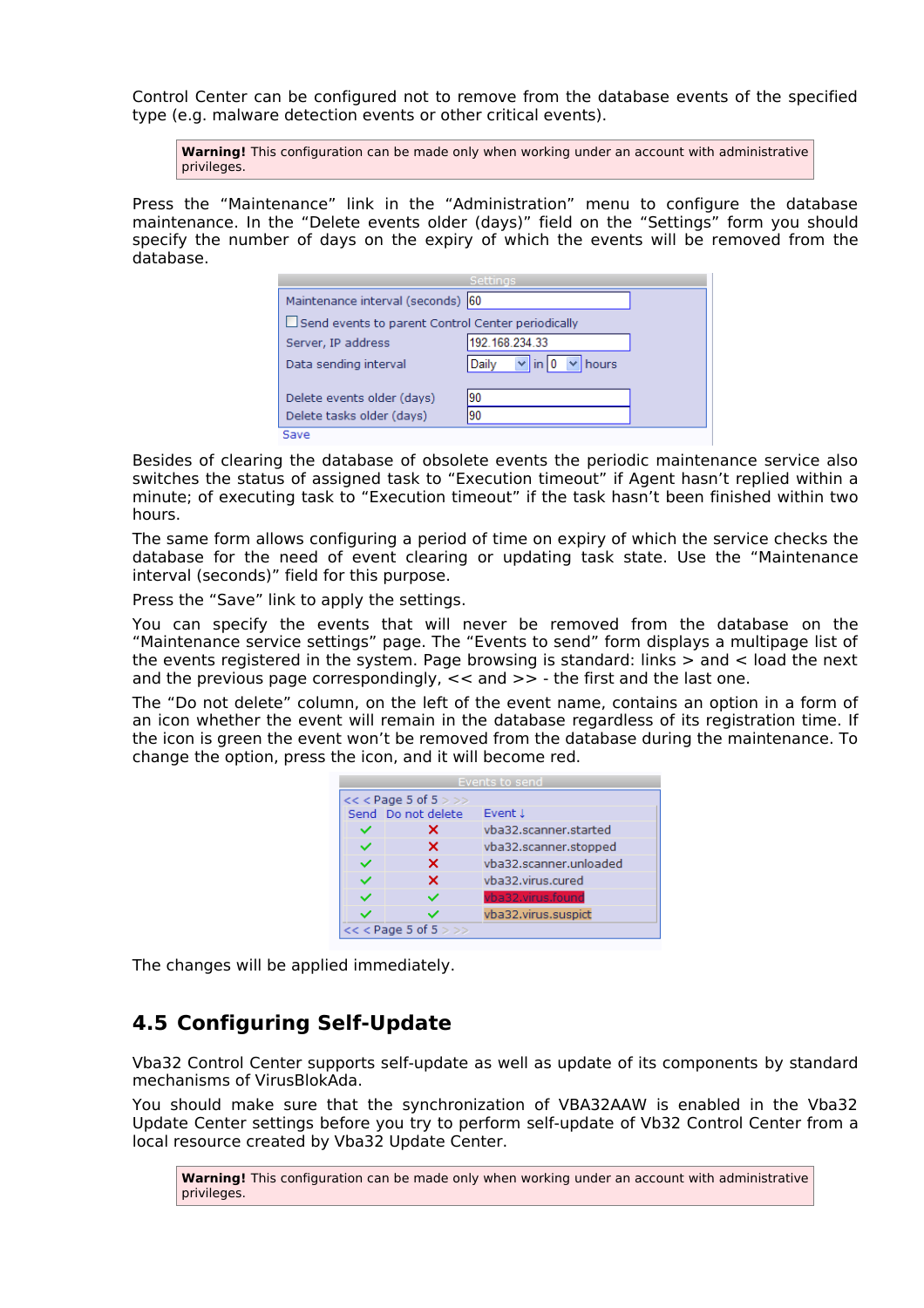Press the "Update" link in the "Administration" menu to modify self-update settings.

| <b>Update</b>                       |                             |          |  |  |
|-------------------------------------|-----------------------------|----------|--|--|
| ☑ Enable automatic update           |                             |          |  |  |
| Update path                         | http://anti-virus.by/update |          |  |  |
| Time interval, min                  | 240                         |          |  |  |
|                                     |                             |          |  |  |
| $\Box$ Use proxy                    |                             |          |  |  |
| Server                              |                             | Port     |  |  |
|                                     |                             |          |  |  |
| Use authorization                   |                             |          |  |  |
| <b>User</b>                         |                             | Password |  |  |
| $\square$ Enable NTLM authorization |                             |          |  |  |
|                                     |                             |          |  |  |
| $\Box$ Use impersonation            |                             |          |  |  |
| <b>User</b>                         |                             | Password |  |  |
| Save                                |                             |          |  |  |

#### **Updating from Local Folder**

If the update is performed from a local resource you should specify a path to the resource in the "Update path" field and uncheck the "Use proxy-server", "Use authorization" and "Use impersonation" fields.

Press the "Save" link to apply the settings.

#### **Updating from Local Network**

An update service included in Vba32 Control Center functions under the LOCAL\_SYSTEM account. It can't access the network, so you should perform additional configuration of authorization to update from a network folder.

Provided the computer, where Vba32 Control Center is installed, and the computer that the update is performed from, are in the same domain, you should check the "Use impersonation" flag and specify domain user name as well as his password in the corresponding fields of the "Update" form.

**Warning!** This user should have enough privileges to read the network update folder. As a rule it's enough to specify credentials of your domain user.

Provided the update is performed from a computer that belongs to a workgroup, you should check the "Use authorization" flag and specify user name and his password in the corresponding fields of the "Update" form.

Anyway you should specify the path to the network folder in the "Update path" field.

Press the "Save" link to apply the settings.

#### **Updating from ftp/http-server**

Provided the update is performed from a ftp or http server via proxy, you should check the "Use proxy-server" flag and specify proxy information in the "Server" and "Port" fields of the form. If the proxy-server requests authorization check the "Use authorization" flag and specify user information in the corresponding fields (check the "NTLM-authorization" flag if needed).

If the ftp-server requests authorization check the "Use impersonation" flag and specify user name and his password in the corresponding fields of the form.

Anyway you should specify the path to the network update folder in the "Update path" field.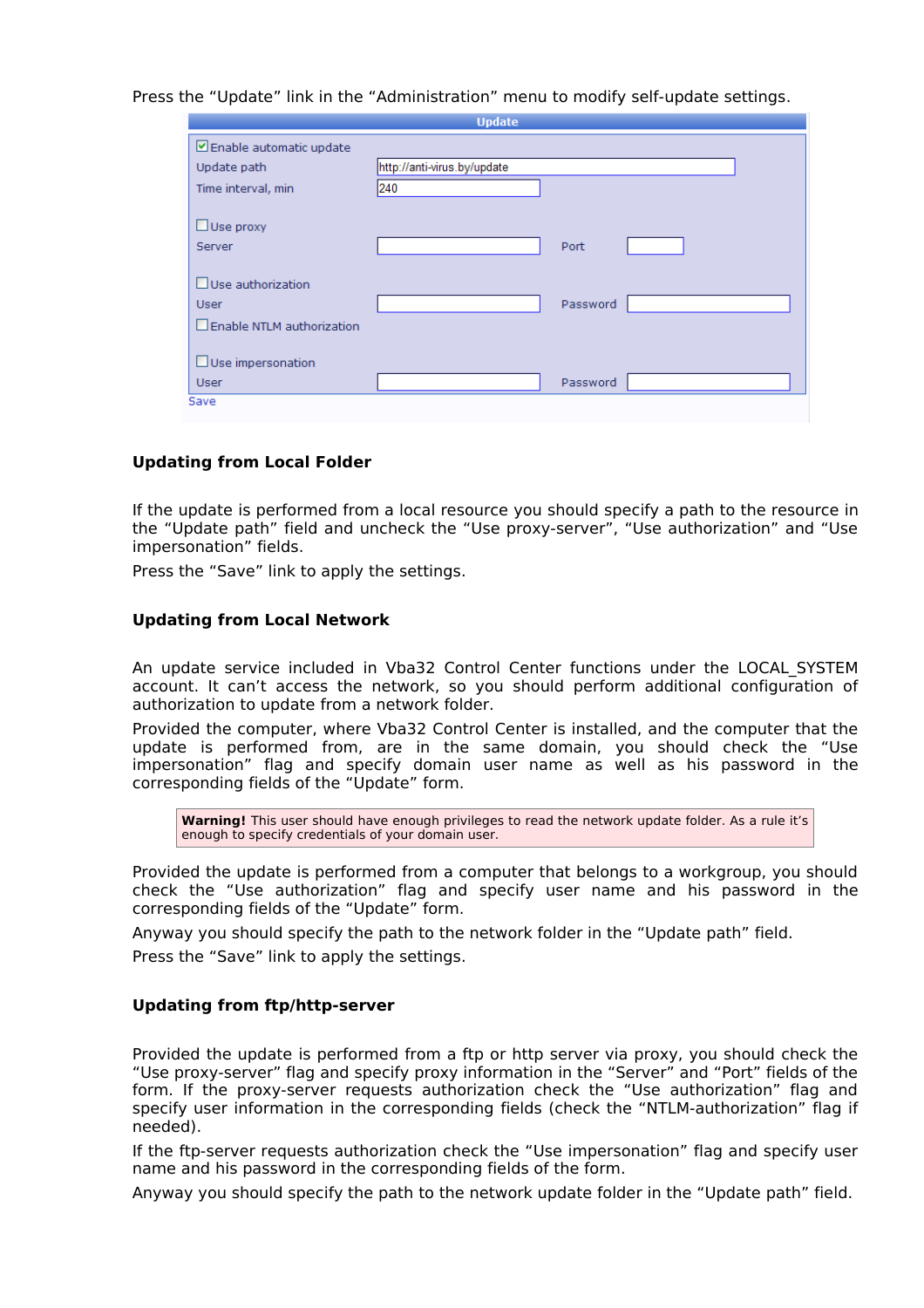Press the "Save" link to apply the settings.

## <span id="page-29-1"></span>**4.6 Exporting and Importing User Settings**

Vba32 Control Center allows saving all or a part of user settings (list filters, user tasks) to a file. The feature can be useful, for example, when reinstalling Vba32 Control Center or creating a new user with settings that are the same as the existing ones.

**Note:** Appearance settings can't be exported.

#### **Exporting Setting to File**

Press the "Export/Import" link in the "Settings" menu to save the settings of the current user. Check the settings that you are going to export (filters of computers, events, components, processes, tasks, user tasks) on the invoked form and press the "Export" link. Afterwards specify a path that a file will be saved to and press the "Save" button.

Default configuration file name is Vba32CC settings *login.xml, where login* eill be replaced with a real account name.

**Note:** Configuration file will be saved at a client computer, the computer where the web-interface is loaded in the web-browser..

#### **Importing Settings**

You should have a file with exported settings obtained on the previous step to import the settings.

To import all settings from the file, you should specify the path to the configuration file on the "Export/Import" page (or use the standard dialog box by pressing the "Browse" button). Then press the "Import" link.

#### **Deleting All User Settings**

To delete some of user settings (filters of computers, events, components, processes, tasks, user tasks), you should check the corresponding items on the "Export/Import" page and press the "Delete" link.

### <span id="page-29-0"></span>**4.7 Establishing Multilevel Hierarchical System of Vba32 Control Centers**

If your company consists of considerable number of geographically distributed departments that are connected to the head office by dedicated line it's reasonable to install separate Vba32 Control Centers at these departments. In this case an antivirus protection administrator, who is responsible for entire company, should be notified of the protection state at every workstation or server including the departments.

Vba32 Control Center provides the solution of the issue – sending the specified events to Vba32 Control Center that is superior in the hierarchy. The only action you need to do if you want to manage workstations of any child Vba32 Control Center is to access its webinterface.

Any Vba32 Control Center can be a child one. To do so, you should enable periodic sending events to a parent Vba32 Control Center.

#### **Configuring Child Vba32 Control Centers**